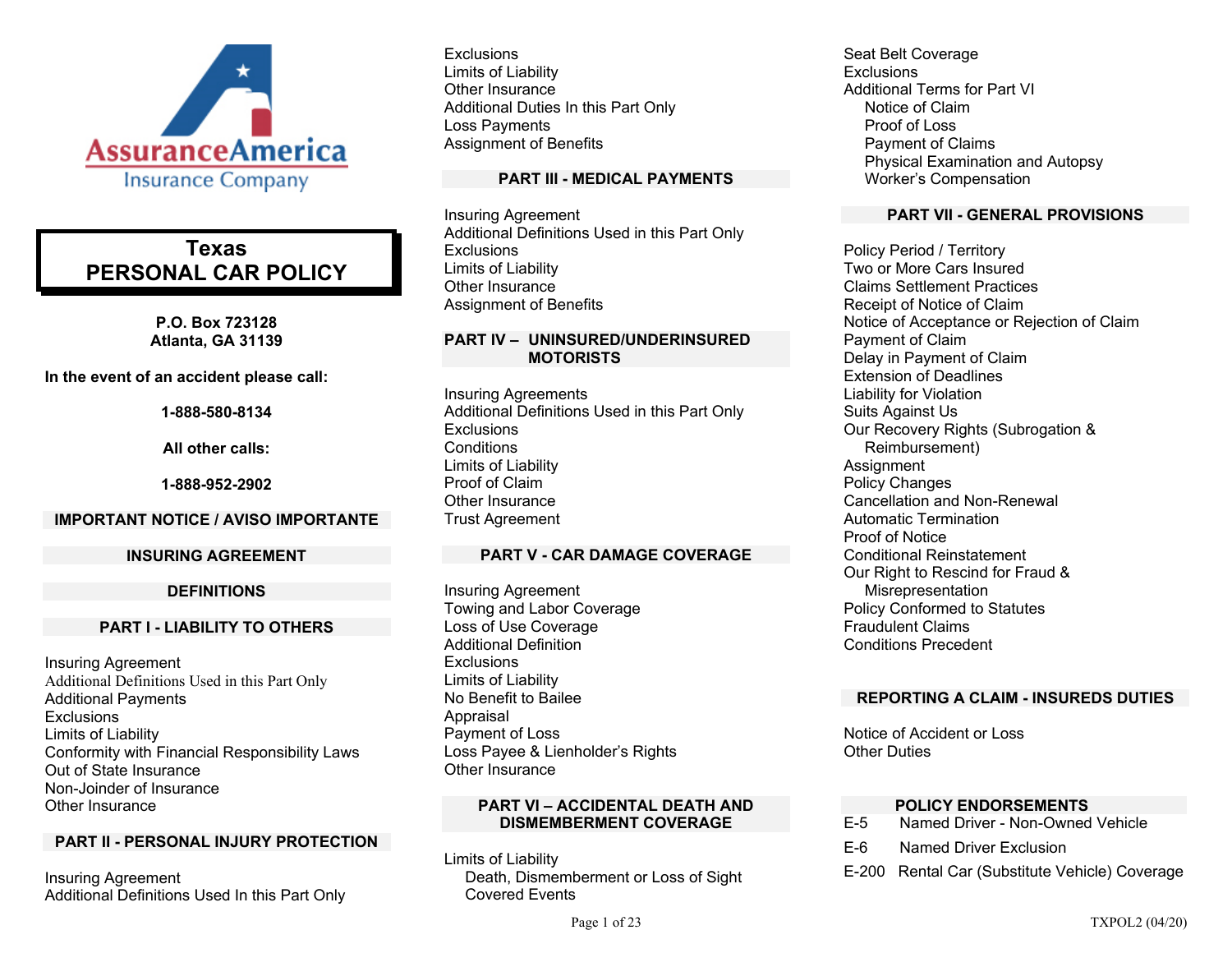### **IMPORTANT NOTICE**

## **Have a complaint or need help?**

If you have a problem with a claim or your premium, call your insurance company first. If you can't work out the issue, the Texas Department of Insurance may be able to help.

Even if you file a complaint with the Texas Department of Insurance, you should also file a complaint or appeal through your insurance company. If you don't, you may lose your right to appeal.

#### **AssuranceAmerica Insurance Company**

To get information or file a complaint with your insurance company:

**Call: 770-952-0200** 

**Toll-free: 1-888-952-2902** 

Email: Customer Servive@aainsco.com Mail: P.O. Box 723128, Atlanta, GA 31139

## **The Texas Department of Insurance**

To get help with an insurance question or file a complaint with the state:

Call with a question: **1-800-252-3439** 

File a complaint: www.tdi.texas.gov Email: ConsumerProtection@tdi.texas.gov Mail: MC 111-1A, P.O. Box 149091, Austin, TX 78714-9091

## **To compare policies and prices**

To compare policies and prices: Visit HelpInsure.com to compare prices and coverages on home and auto insurance policies. The website is a service of the Texas Department of Insurance and the Office of Public Insurance Counsel.

### **www.helpinsure.com**

**Attach this to your policy**  This notice is for information only and does not become a part or condition of the attached document.

### **AVISO IMPORTANTE**

**¿Tiene una queja o necesita ayuda?**  Si tiene un problema con una reclamación o con su prima de seguro, llame primero a su compañía de seguros. Si no puede resolver el problema, es posible que el Departamento de Seguros de Texas (Texas Department of Insurance, por su nombre en inglés) pueda ayudar.

Aun si usted presenta una queja ante el Departamento de Seguros de Texas, también debe presentar una queja a través del proceso de quejas o de apelaciones de sucompañía de seguros. Si no lo hace, podría perder su derecho para apelar.

## **AssuranceAmerica Insurance Company**

Para obtener información o para presentar una queja ante su compañía de seguros:

**Llame a: 770-952-0200** 

## **Teléfono gratuito: 1-888-952-2902**

Correo electrónico: Customer\_Servive@aainsco.com Dirección postal: P.O. Box 723128, Atlanta, GA 31139

## **El Departamento de Seguros de Texas**

Para obtener ayuda con una pregunta relacionada con con los seguros o para presentar una queja ante el estado:

Llame con sus preguntas al: **1-800-252-3439**

Presente una queja en: www.tdi.texas.gov Correo electrónico: ConsumerProtection@tdi.texas.gov Dirección postal: MC 111-1A, P.O. Box 149091, Austin, TX 78714-9091

## **Para comparar pólizas y precios**

Para comparar pólizas y precios: Visite HelpInsure.com para comparar precios y coberturas en pólizas de seguro para el hogar y automóvil. El sitio web es un servicio del Departamento de Seguros de Texas y de la Oficina del Asesor Público de Seguros (Office of Public Insurance Counsel, por su nombre en inglés

## **www.helpinsure.com**

### **Una este aviso a su poliza**

Este aviso es solo para proposito de informacion y no se convierte en parte o condicion del documento adjunto.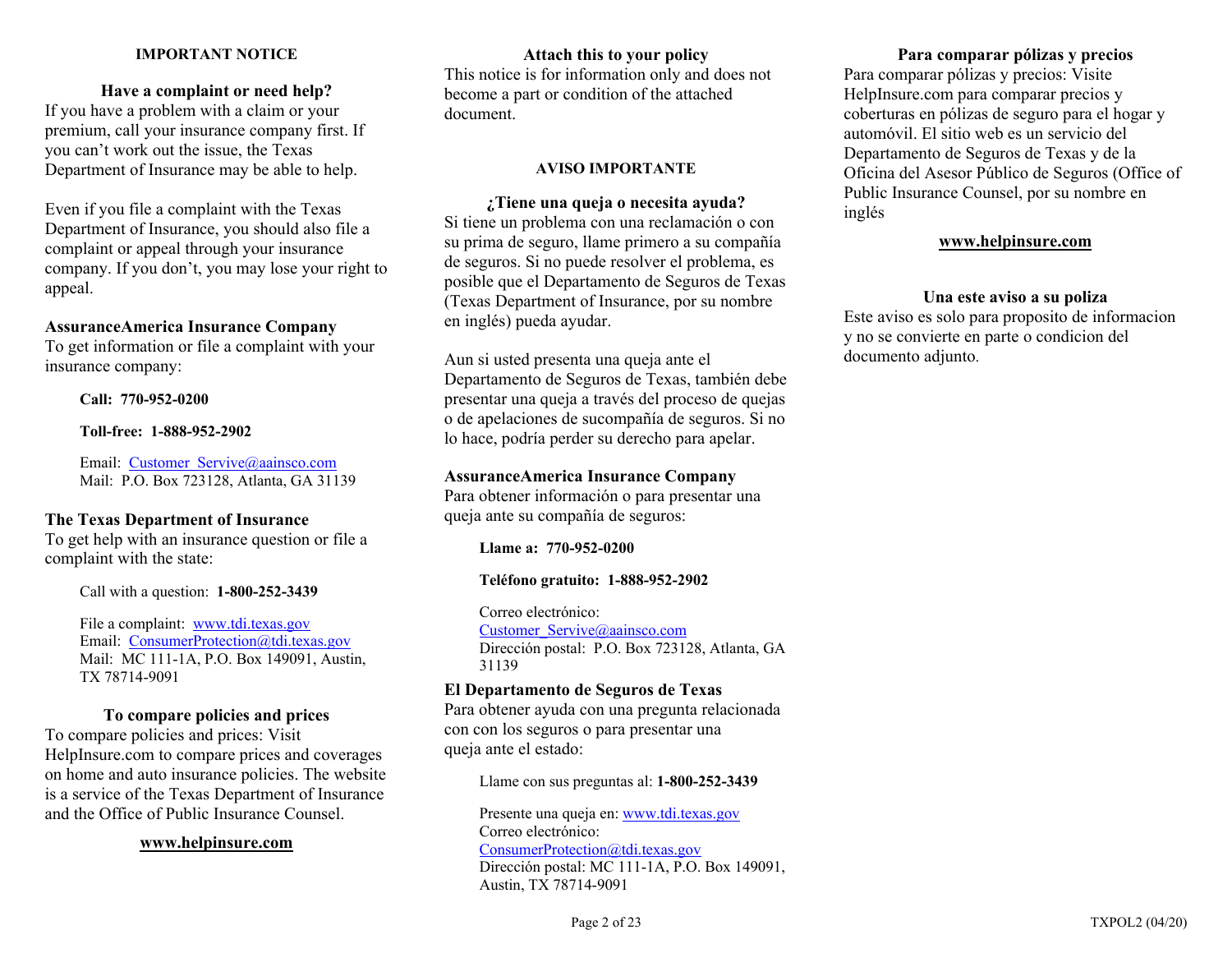### **INSURING AGREEMENT**

If **you** pay **your** premium when due, **we** agree to insure you, subject to the terms of this policy, for the coverage shown on the **Declarations Page** of this policy, up to the limits of liability. If **you** make **your** initial payment by check, this policy is void and there will be no coverage at any time if the check is not honored for any reason when first presented to **your** bank. The **Declarations Page** and any endorsements issued by **us** are part of this policy contract. Please review **your Declaration Page** and policy contract immediately upon first receipt.

#### **DEFINITIONS**

Except as may otherwise be provided in this policy, the words and phrases listed below have the meaning shown here when the word or phrase appears in **bold** print. These meanings will apply whether the word or phrase appears in the singular, possessive or plural forms:

- 1. "**Accident**" means an unexpected and unintended event that causes **bodily injury** or **property damage** and arises out of the ownership, maintenance or use of a **car**.
- 2. "**Actual cash value** (ACV)" means the cost of replacing or restoring property at prices prevailing at the time of the loss, less **depreciation**, however caused.
- 3. "**Application**" means the form(s) provided by **us** to collect the information upon which **we** rely to decide to issue this policy and determine the proper premium to charge for the risk to be insured. This includes any supplemental **application** and coverage election, selection and rejection forms provided by **us**, and requests for additional information.
- 4. "**Auto business**" means motor vehicle **business** operations including:
	- a. Selling;
	- b. Leasing;
	- c. Transporting;
	- d. Delivering;
	- e. Repairing;
	- f. Servicing;
- g. Road testing;
- h. Cleaning;
- i. Parking;
- j. Storing;
- k. Renting; or
- l. Towing;
- any motor vehicles.
- 5. "**Bodily injury**" means bodily harm to a **person** and sickness, disease or death that result from it.
- 6. "**Business**" means a job, trade, profession, or occupation, whether full-time or part-time.
- 7. "**Business day**" means a day other than a Saturday, Sunday, or holiday recognized by the State of Texas.
- 8. "**Car**" means a land motor vehicle:
	- a. of the private passenger auto type;
	- b. of the pickup, utility vehicle, or van type with a gross vehicle weight of 25,000 pounds or less;
	- c. designed for operation principally on public roads; and
	- d. with at least 4 but not more than 6 wheels. However, "c**ar**" does not include any:
	- a. Motorcycles, dirt bikes or all-terrain vehicles (ATVs);
	- b. Golf carts;
	- c. Tractors;
	- d. Farm machinery;
	- e. Step-vans, parcel delivery vans, cargo cutaway vans or other vans with cabs separate from the cargo area;
	- f. Vehicles operated on rails or crawler treads;
	- g. Recreational vehicles; or
	- h. Vehicles of any type while used:
		- (1) As a residence or premises; or
		- (2) For office, store or display purposes.
- 9. "**Car sharing program**" means a system or process, operated by a business, organization, network, group, or individual, that facilitates the sharing of **cars** for use by individuals, businesses, or other entities.
- 10. "**Declarations Page**" means the document from **us** with respect to this policy, listing:
	- a. The types of coverage **you** have elected;
	- b. The limit for each coverage;
	- c. The cost of each coverage;
- d. The listed **cars** covered by this policy;
- e. The coverage **you** bought for each **car**; and
- f. Other information that applies to this policy.
- 11. "**Delivery**" means to be engaged in the activity of transporting **persons**, property, products or goods for a fee. "**Delivery**" includes delivery of magazines, newspapers, food, and any other product.
- 12. "**Depreciation**" means a decrease in the value of property over a period of time due to wear and tear or obsolescence.
- 13. "**Driver's License**" means the certificate or license issued by a state sanctioned entity within the United States of America or its territories or possessions which authorizes a **person** to operate a **car**.
- 14. "**Household**" means the address where **you reside** that is shown on the **Declarations Page**.
- 15. "**Loss**" means direct, sudden, and accidental loss of or physical damage to **your insured car**.
- 16. "**Minimum limits**" means the minimum amount of liability coverage required by the Texas Motor Vehicle Safety Responsibility Act, as amended, that applies to the **owner** or operator of a **car**, with a limit for **bodily injury** to one person in any one **accident** (the **bodily injury** "per accident" limit), and with a limit for **bodily injury** to two or more persons in any one **accident** (the **bodily injury** "per accident" limit), and for **property damage** with a "per accident" limit.
- 17. "**Named insured**" means the **person** or **persons** shown as the policyholder on the **Declarations Page**.
- 18. A "**non-owned car**" means any **car**, other than **your insured car**, that is not **owned** by or furnished or available for regular or frequent use by **you** or a resident of **your household** or a non-resident spouse.
- 19. "**Occupying**" means to be in or upon, a **car** or engaged in the immediate act of entering into or alighting from the **car**.
- 20. "**Owns**" and "**Owned**" means to: a. Hold legal title to the **car**;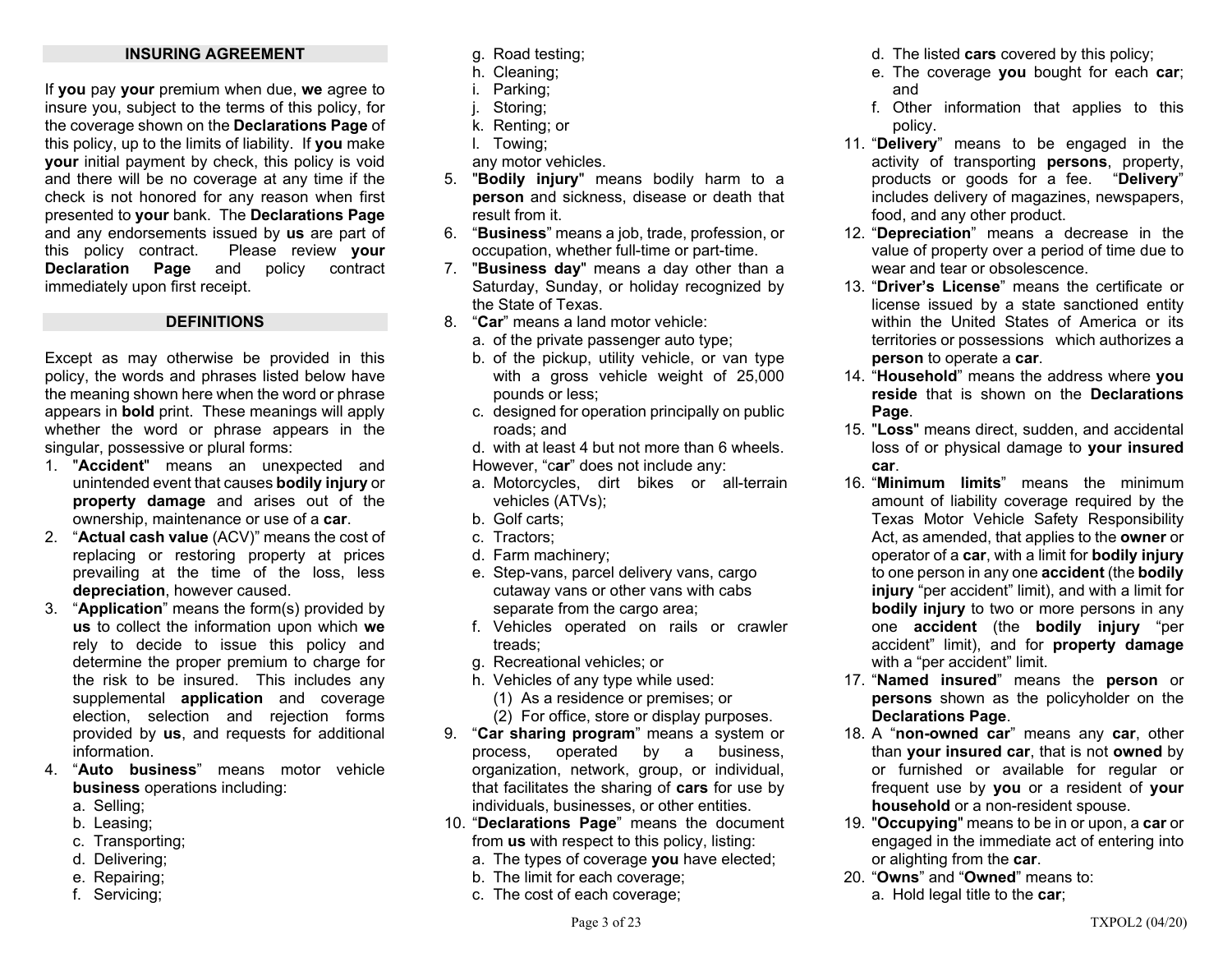- b. Have legal possession of the **car** subject to a written conditional sales agreement; or
- c. Have legal possession of the **car** under a lease agreement of more than 30 days.
- 21. "**Owner**" means the **person** or entity who:
	- a. Holds legal title to the **car**;
	- b. Has legal possession of the **car** subject to a written conditional sales agreement; or
	- c. Has legal possession of the **car** under a lease agreement of more than 30 days.
- 22. "**Person**" means a natural, living human being and not a corporation, partnership, association or business name.
- 23. "**Property damage**" means damage to or destruction or loss of use of tangible property.
- 24. "**Racing**" means preparation for or participating in any race, speed, demolition, stunt, or timed contest or activity, whether organized or not, including an unplanned or spontaneous drag race on public roads.

25. "**Relative**" means a **person**:

- a. **Residing** in **your household** and related to **you** by blood, marriage or adoption, including **your** ward or foster child; or
- b. Not **residing** in the **named insured's household** at the time of the **accident** or **loss**, but only if that **person** is a spouse related to the **named insured** by marriage and who is living apart from the **named insured** during a period of separation in contemplation of divorce.
- If the **named insured** shown on the **Declarations Page** is not a **person**, no one will be a **relative**.
- 26. "**Reside**", "**resides**" and "**residing**" means to dwell permanently, as the **person's** primary and legal domicile.
- 27. "**State**" means the District of Columbia, and any state, territory or possession of the United States and any province of Canada.
- 28. "**Temporary substitute**" means any **car** not **owned** by **you** while being driven temporarily while any **car** described on the **Declarations Page** is not available for use due to its breakdown, repair, servicing, **loss** or destruction. Car Damage Coverage does not apply to a **temporary substitute car** or **trailer**.
- 29. "**Trailer**" means a non-motorized vehicle designed to be towed by a **car** on public roads. **Trailer** does not include any vehicle or device used:
	- a. For a commercial or **business** purpose;
	- b. As a premises for office, store or display purposes; or
	- c. As a passenger conveyance.
- 30. "**We**", "**Us**" and "**Our**" mean the Company providing this insurance, as shown on the **Declarations Page**.
- 31. "**You**" and "**Your**" mean the **named insured**shown on the **Declarations Page** and spouse if a resident of the same **household** at the time of the **accident** or **loss**.
- 32. "**Your insured car**" means:
	- a. Any **car** described on the **Declarations Page** and any **car you** replace it with subject to the following criteria. The replacement **car** will have the same coverage as the **car** it replaces. However, if the **car** being replaced had coverage under Part V – Car Damage, such coverage will apply to the replacement **car** only during the first 20 days after **you** become the **owner** unless **you** notify **us** within that 20-day period that **you** want **us** to extend coverage beyond the initial 20 days.
	- b. Any additional **car** that **you** acquire ownership of during the policy period. **You** must, however, notify **us** within 20 days of its acquisition and pay any additional premium due. If **you** notify **us** more than 20 days after acquiring an additional **car**, any coverage **we** provide will begin at the time **you** notify **us**. An additional **car** will have the broadest coverage **we** provide for any **car** shown on the **Declarations Page**. If no **car** listed on the **Declarations Page** has coverage under Part V – Car Damage, this coverage will be added to the additional **car** at the time and date **you** notify **us**.
	- c. A **temporary vehicle** but only for Part I Liability to Others.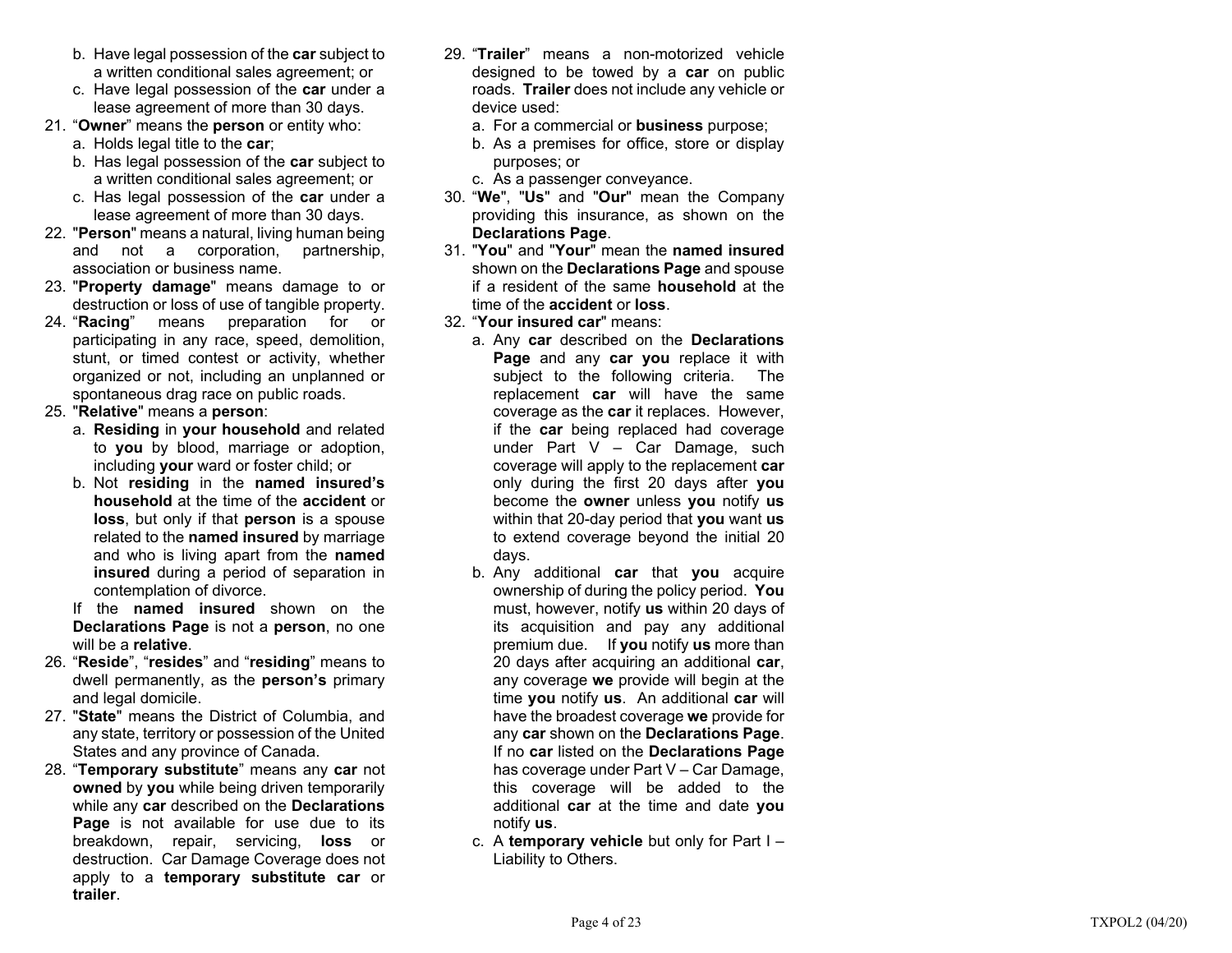### **PART I - LIABILITY TO OTHERS**

#### **Insuring Agreement**

**We** will pay damages, other than punitive or exemplary damages, for **bodily injury** or **property damage** for which any **insured person** becomes legally responsible because of an auto **accident**. Damages include prejudgment interest awarded against the **insured person**.

**We** have the right to investigate, negotiate and settle any claim for damages payable under this coverage as **we** deem appropriate. **We** will settle or defend, as **we** consider appropriate with attorneys hired and paid for by **us**, any claim or suit asking for these damages even if the defense is undertaken while a "Reservation of Rights" notice or "Non-Waiver" agreement is in effect.

In addition to **our** limit of liability, **we** will pay all defense costs **we** incur. **Our** duty to settle or defend ends when **our** limit of liability for this coverage has been exhausted. **We** have no duty to defend any suit or settle any claim for **bodily injury** or **property damage** not covered under this policy. **We** are not obligated to pay for costs arising from declaratory judgment actions.

#### **Additional Definitions Used In this Part Only**

As used in Part I:

- 1. "**Insured person**" or "**insured persons**" means:
	- a. **You**, a **relative**, or any other **person residing** in **your household** with respect to an **accident** involving **your insured car**.
	- b. **You**, a **relative**, or any other **person residing** in **your household** while driving a **non-owned car** with permission of the **owner** or **person** in lawful possession of the **non-owned car**.
	- c. Any other **person** possessing a valid **driver's license** while driving **your insured car** with **your** permission.

Subject to the provisions in this policy, **we** will pay, on behalf of an **insured person**, damages for which any **insured person** becomes legally liable.

- 2. **"Temporary vehicle"** includes a vehicle that is loaned or provided to an **insured person** by an automobile repair facility for the **insured person's** use while **your insured car** is at the facility for service, repair, maintenance, or damage or to obtain an estimate and is:
	- a. in the lawful possession of the **insured person** or resident **relative** of the **insured person**;
	- b. not **owned** by the **insured person**, any resident **relative** of the **insured person**, or any other person **residing** in the **insured person's household**; and
	- c. operated by or in the possession of the **insured person** or resident **relative** of the **insured person** until the vehicle is returned to the repair facility.

#### **Additional Payments**

For an **insured person**, **we** will pay, in addition to **our** limit of liability:

- 1. All costs **we** incur in the settlement of any claim or defense of any suit subject to the limitations of this policy.
- 2. Premiums on appeal bonds and attachment bonds required in any suit **we** defend. **We** will not pay the premium for any bonds that are more than **our** limit of liability. **We** have no duty to apply for or furnish bonds.
- 3. Up to \$100 for a bail bond needed due to an **accident** arising out of the use of **your insured car**.
- 4. Other reasonable expenses, except loss of earnings, incurred at **our** request.

#### **Exclusions**

Liability coverage and duty to defend does not apply to:

- 1. **Bodily injury** or **property damage** arising out of the ownership, maintenance or use of a motor vehicle while it is being used as a livery service or for **delivery** at the time of **loss**. This exclusion does not apply to shared-expense car pools. This exclusion also does not apply to:
	- a. a **temporary vehicle** that is:

i. a private passenger automobile;

- ii. a pick-up, utility vehicle, or van with a gross vehicle weight of 14,000 pounds or less that is not primarily used for delivery of goods, materials, or supplies, other than samples; or
- iii. used in farming or ranching.
- b. **you** or a **relative** unless the primary use of the vehicle is to carry property for a fee.
- 2. **Bodily injury** or **property damage** arising out of the ownership, maintenance or use of a motor vehicle while it is being driven by an **insured person** who is acting as a transportation network company driver and is:
	- a. Logged on to a transportation network company's digital network; or
	- b. Engaged in a prearranged ride.
- 3. **Bodily injury** or **property damage** caused intentionally by or at the direction of the **insured person** even if the **bodily injury** or **property damage** that results is not what was intended. This exclusion will not void the protection of an innocent spouse or insured.
- 4. **Bodily injury** or **property damage** caused by any **person** using **your insured car** without **your** express or implied permission.
- 5. **Bodily injury** or **property damage** with respect to which insurance is afforded under a nuclear energy liability insurance contract even if the limits of that insurance are exhausted.
- 6. **Bodily injury** to an employee or fellow employee of any **insured person** arising during the course of employment. Coverage does not apply to a domestic employee if benefits are payable or are required to be provided under any workers' compensation or other similar law.
- 7. **Bodily injury** or **property damage** arising out of **auto business** operations. This does not apply to the ownership, maintenance or use of **your insured car** by:
	- a. **you**; or
	- b. any **relative**; or
	- c. any partner, agent or employee of **you** or any **relative**.
- 8. **Bodily injury** or **property damage** arising out of the ownership, maintenance or use of any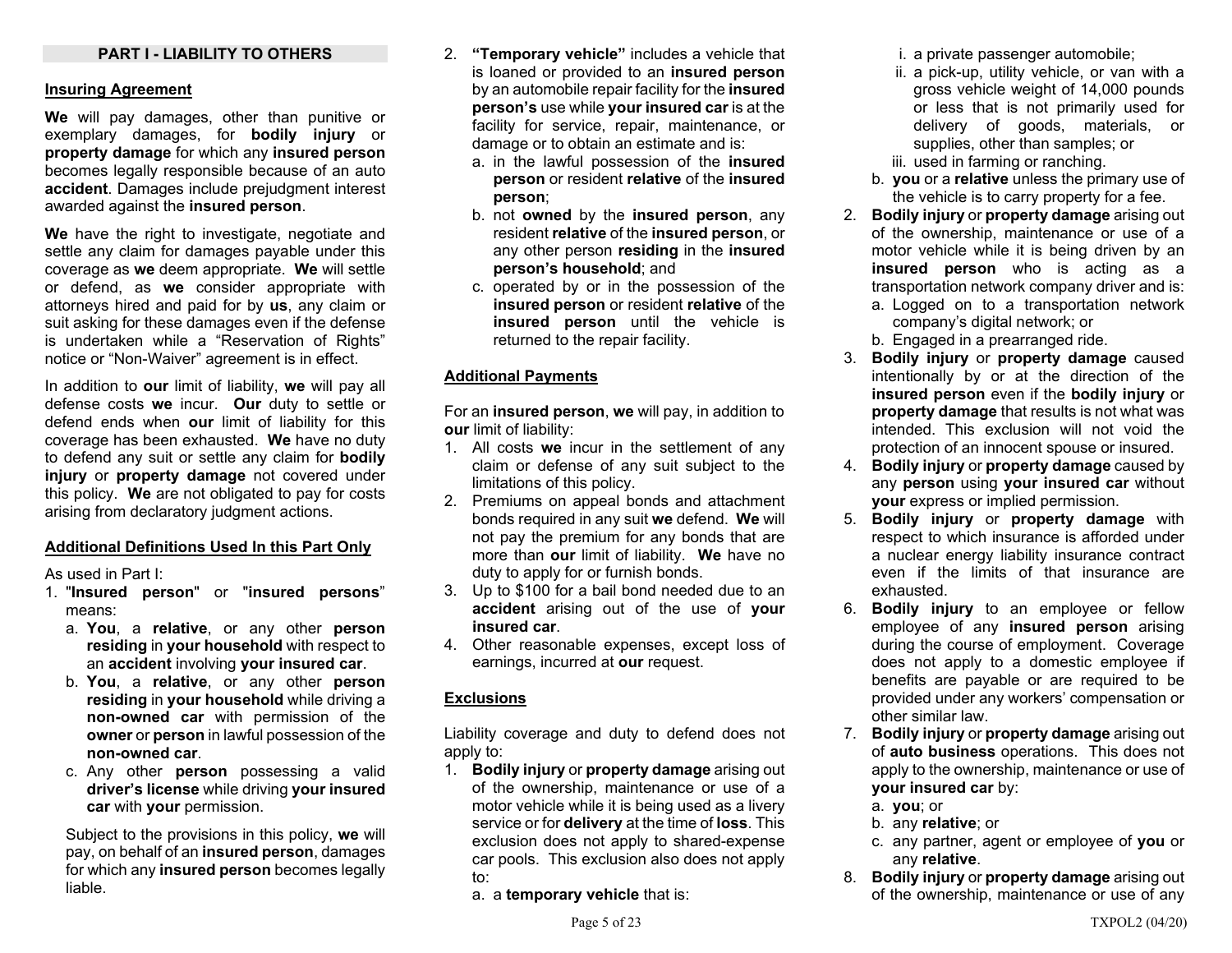motor vehicle, other than **your insured car** by an **insured person**, while in the course or scope of employment.

- 9. **Property damage** to any property that an **insured person owns**, rents, has charge of or is transporting including **your insured car**. This does not apply to a residence or private garage **you** do not **own**. This exclusion does not apply to a **temporary vehicle** in the care, custody, and control of **you** or any **insured person**.
- 10. **Bodily injury** to **you** or any **insured person** listed on the **Declarations Page**. When a legal liability exists, this exclusion does not apply to the portion of the damages that is less than or equal to the minimum limit of liability insurance required by Texas Transportation Code 601 as amended.
- 11. **Bodily injury** or **property damage** arising out of the operation of traction engines, road rollers and graters, tractor cranes, power shovels, well drillers, and implements of animal husbandry.
- 12. Any liability assumed by an **insured person** under any contract or agreement. This exclusion does not apply to a **temporary vehicle** that is:
	- a. a private passenger automobile;
	- b. a pick-up, utility vehicle, or van with a gross vehicle weight of 14,000 pounds or less that is not primarily used for delivery or transportation of goods, materials, or supplies, other than samples; or
	- c. used in farming or ranching.
- 13. **Bodily injury** or **property damage** caused by **your insured car** when it is driven, operated, or used by anyone who does not have a valid **driver's license**.
- 14. **Bodily injury** or **property damage** caused by **your insured car** or any **non-owned car** while **racing.**
- 15. **Bodily injury** or **property damage** arising out of the ownership, maintenance or use of any **car** other than **your insured car**, which is **owned** by **you** or furnished or available for regular or frequent use by **you** or any **insured persons**.
- 16. Any **person** for whom the United States Government is held responsible under the Federal Tort Claim Act.
- 17. **Bodily injury** or **property damage** caused by war (declared or undeclared), civil war, insurrection, rebellion, revolution, nuclear reaction, radiation or radioactive contamination, or any consequence of any of these.
- 18. **Bodily injury** or **property damage** arising out of the loading or unloading of any motor vehicle.
- 19. **Bodily injury** or **property damage** arising out of the ownership, maintenance or use of an insured **car** when the insured **car** is rented to, leased to, or loaned to any **person** or organization in return for a fee. This does not apply if **you** or any **relative** lends **your insured car** to another for reimbursement of operating expenses only.
- 20. **Bodily injury** or **property damage** arising out of the ownership, maintenance or use of **your insured car** while being used in connection with a **car sharing program**. This exclusion also applies while **you** are driving **your insured car** to deliver it to a prearranged renter or prearranged location for pickup by a renter.
- 21. **Bodily injury** or **property damage** arising out of any use of **your insured car** when operated by, or under the care or control of a **person**, other than a resident **relative** or insured driver listed on this policy who holds any sale contract or purchase agreement for **your insured car**, or who is making payment to **you** or to **your** creditor on **your** behalf in exchange for or anticipation of the regular use or ownership of **your insured car**.
- 22. **Bodily injury** or **property damage** resulting from the ownership, maintenance, or use of **your insured car** while a person is engaged in any **business** other than **auto business** activities or delivering property for a fee. This exclusion does not apply if:
	- a. Business use of **your insured car** has been declared and an additional premium has been paid;
- b. **Your insured car** is being used by **you** or <sup>a</sup>**relative** for farming or ranching; or
- c. The business use in infrequent and not otherwise excluded under the policy.
- 23. Any payment required upon **your** final conviction for loss for a covered **car** or **temporary vehicle** seized by federal or state law enforcement officers as evidence in a case against **you** under Chapter 481, Texas Health and Safety Code, or under the federal Controlled Substances Act, 21 U.S.C. §801, et seq.

If a court with proper jurisdiction determines an exclusion is invalid and cannot be enforced, that exclusion is revised so it will not apply to the portion of damages that is less than or equal to the **minimum limits** of liability coverage and apply and be enforceable as to all other damages.

## **Limits of Liability**

Regardless of the number of **insured persons**, **cars** insured under this policy, separate premiums paid or shown in the **Declarations Page**, policies issued, claims made, vehicles involved, heirs or wrongful death beneficiaries, or lawsuits brought, **we** will pay the limits of liability shown in the **Declarations Page** subject to the following:

- 1. The limit for "each person" is the maximum **we** will pay for **bodily injury** sustained by any one **person** in any one **accident**, and only the limit for each **person** will apply to the aggregate of claims made for such **bodily injury** and any and all claims derived from such **bodily injury** including, but not limited to, **loss** of society, **loss** of companionship, **loss** of service, **loss** of consortium and wrongful death.
- 2. Subject to the **bodily injury** limit for "each person", the limit for "each accident" is the maximum **we** will pay for **bodily injury** sustained by two or more **persons** in any one **accident**.
- 3. The **property damage** liability limit for each occurrence is the maximum **we** will pay for any damage to property in one **accident**.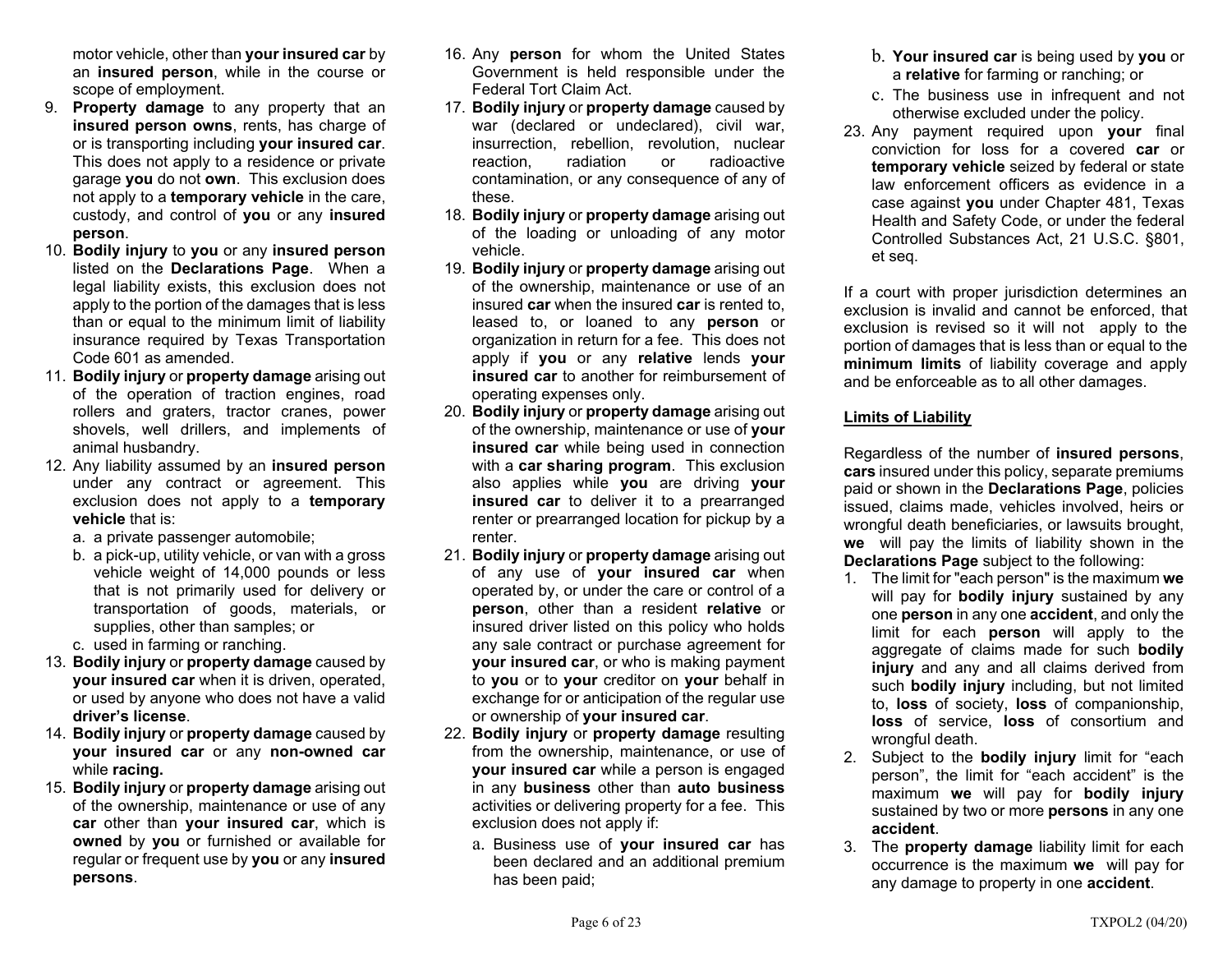No one is entitled to duplicate payments under this coverage for the same element of damages that has been paid by:

- 1. Any other coverage under this policy;
- 2. Workers' compensation or any similar insurance; or
- 3. Any other source.

Any damages for **bodily injury** awarded to and recoverable by a guest or passenger in:

- 1. **Your insured car**; or
- 2. A **non-owned car** being operated by an **insured person**; or

shall be reduced by any payments made to that person under either or both Personal Injury Protection and Medical Payments coverage.

The limit of liability that applies will not be increased for an **accident** because a **trailer** is attached to either **your insured car** or a **nonowned car** at the time of the **accident**.

## **Conformity with Financial Responsibility Laws**

This policy is provided in accord with the liability coverage required by, and is subject to, and will comply with, Texas Transportation Code 601, as amended, and such other applicable Texas laws to the extent required for **bodily injury** and **property damage**. If **we** make a payment **we** would not otherwise have been obligated to make under the terms of this policy but for these laws, an **insured person** must reimburse **us** for that payment.

## **Out of State Insurance**

If an **accident** to which this Part I applies, occurs in any state, territory or possession of the United States of America or any territory of Canada, other than the one in which a covered vehicle is principally garaged, and the state, province or territory has:

1. A financial responsibility or similar law requiring limits of liability for **bodily injury** or **property damage** higher than the limits

shown on the **Declarations Page**, this policy will provide the higher limit; or

- 2. A compulsory insurance or similar law requiring a non-resident to maintain insurance whenever the non-resident uses a **car** in that state, province, territory or possession, this policy will provide the greater of:
	- a. The required minimum amounts and types of coverage.
	- b. The limits of liability under this policy.

## **Other Insurance**

If other motor vehicle liability insurance applies and is collectible as to an event covered by this Part I, **we** will pay the proportionate share **our** limit of liability bears to the total of all applicable liability limits. Any insurance **we** provide under this Part for a **car you** do not **own**, other than a **temporary vehicle** driven by **you,** a resident **relative**, or a licensed **household** resident, will be excess over any other collectible insurance, self-insurance or bond.

Coverage under this Part will be primary for the use of **your insured car** by **you**, a resident **relative**, and licensed **household** resident. For any other **person** using **your insured car**, this coverage will be excess over any other applicable insurance.

## **PART II - PERSONAL INJURY PROTECTION**

## **Insuring Agreement**

Subject to the limits of liability, if **you** pay the premium for this coverage, **we** will pay Personal Injury Protection benefits because of **bodily injury** sustained by an **insured person** and resulting from a motor vehicle accident. **We** will pay reasonable damages to or for the benefit of the **insured person** up to three years from the date of the accident for:

- 1. The **usual and customary charge** for reasonable expenses incurred for necessary medical and funeral services.
- 2. 80% of an injured **insured person's** loss of income from employment. This benefit applies only if, at the time of the accident, the injured **insured person**:
	- a. Was an income producer; and
	- b. Was in an occupational status.

 Loss of income from employment benefits do not apply to any loss after the **insured person** dies.

Loss of income is the difference between:

- a. Income which would have been earned had the **insured person** not been injured; and
- b. The amount of income actually received from employment during the disability.

If the income being earned as of the date of the accident is a salary or fixed remuneration, it shall be used in determining the amount of income which would have been earned. Otherwise, the average monthly income earned during the period (not more than 12 months) preceding the accident shall be used.

- 3. Reasonable expenses incurred for obtaining essential services. These services must replace those an **insured person** normally would have performed:
	- a. Without pay;
	- b. During the period of disability; and
	- c. For the care and maintenance of the family or **household**.

Essential services benefits apply only if, at the time of the accident, the **insured person**: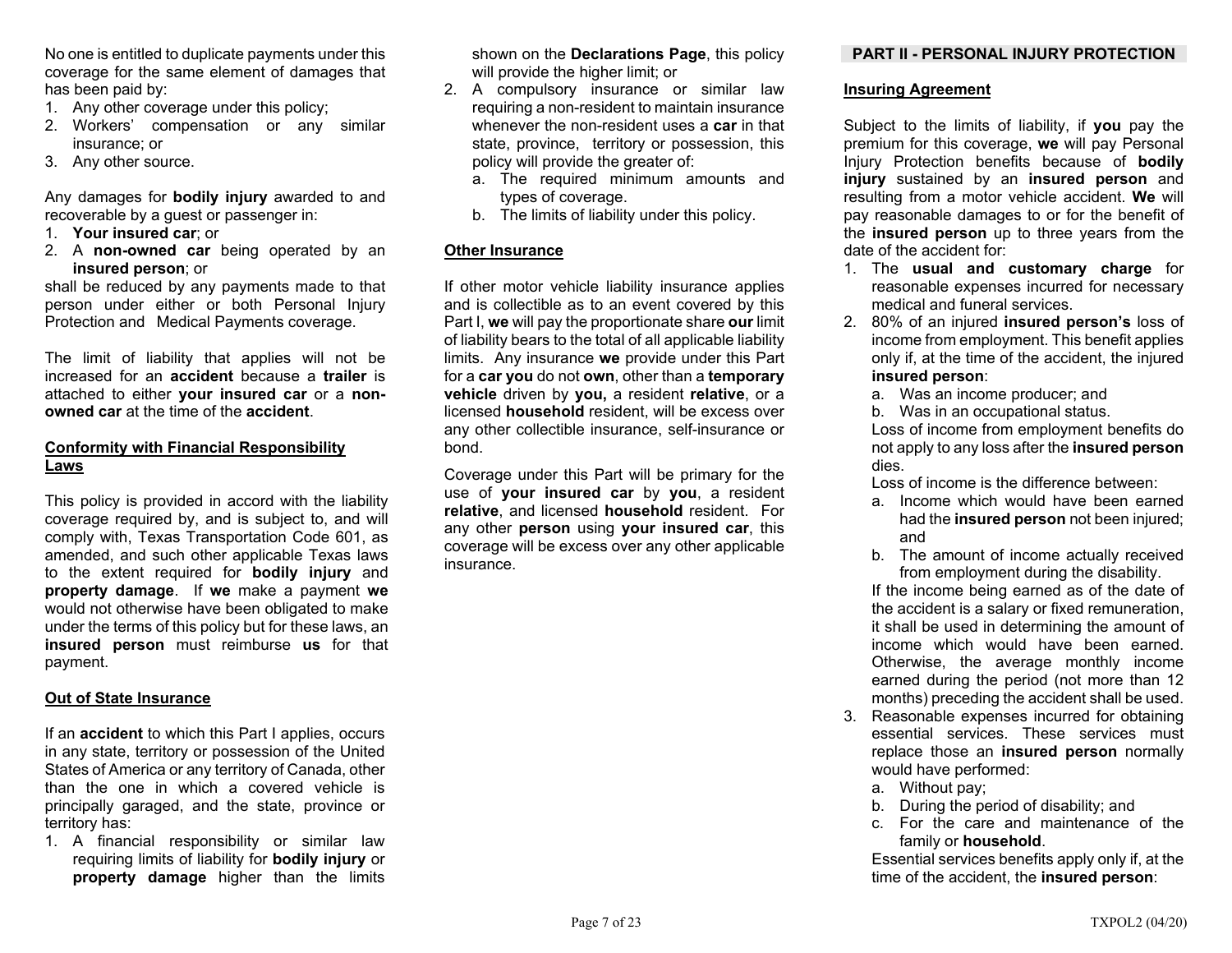a. Was not an income or wage producer; and

b. Was not in an occupational status. Essential services do not apply to any loss after the **insured person** dies.

Personal Injury Protection is subject to the following:

- 1. Any dispute as to the **usual and customary charge** will be resolved between the service provider and **us**. If the **insured person** is sued for payment of any medical expense that **we** have refused to pay because:
	- a. The fee is unreasonable or not the **usual and customary charge**; or

b. The service is unnecessary;

**we** will defend the **insured person** with an attorney of **our** choice. **We** will pay defense costs and any judgment against the **insured person** up to **our** limit of liability.

- 2. **We** have the right to review medical expenses and records to determine if reasonable and necessary for diagnosis and treatment of the **bodily injury**. A request to review medical records may be made when reasonably related to the **bodily injury** at issue in the claim for benefits.
- 3. **We** may refuse to pay for any portion of a medical expense:
	- a. That is unreasonable because the fee for the service is greater than the fee that is the **usual and customary charge**.
	- b. When the service(s) rendered is:
		- (1) Not provided and prescribed by a state licensed medical or health care provider acting within the scope of that license;
		- (2) Unnecessary for the treatment of the **bodily injury**; or
		- (3) For the treatment of a **bodily injury** that was not caused by the **accident**.
- 4. **Insured persons** must submit to medical exams and tests by physicians **we** select as often as **we** reasonably require. **We** will pay for any such exams.
- 5. **We** may use other sources of information selected by **us** to determine if any medical expense is reasonable and necessary and caused by an **accident**. These sources may include:
	- a. Exams by physicians **we** select. **We** will pay for these exams;
	- b. Review of test results and medical records reasonably related to the **bodily injury** or damage asserted, by persons and services selected by **us**;
	- c. Computerized programs for analysis of medical treatment and expenses; and
	- d. Published sources of medical expense information.

## **Additional Definitions Used in this Part Only**

As used in Part II:

- 1. "**Insured person**" and "**insured persons**" mean:
	- a. **You** or a **relative**:
		- i. While **occupying**; or
		- ii. When struck by (while not **occupying**  a motor vehicle);

 a motor vehicle designed for use mainly on public roads or a **trailer** being towed by that motor vehicle; and

- b. Any other person while **occupying your insured car** with **your** permission.
- 2. "**Usual and customary charge**" means an amount which **we** determine represents a customary charge for services in the geographical area in which the service is rendered. **We** shall determine the **usual and customary charge** through the use of independent sources of **our** choice.

## **Exclusions**

**We** do not provide Personal Injury Protection Coverage for any person for **bodily injury** sustained:

1. In an **accident** caused intentionally by, or at the direction of that person. This exclusion will not void the protection of an innocent spouse or insured;

- 2. By that person while in the commission of a felony;
- 3. By that person while attempting to elude lawful apprehension or arrest by a law enforcement official;
- 4. While **occupying**, or while struck by, any motor vehicle, other than **your insured car**, which is **owned** by **you** or is furnished or available for **your** regular and frequent use; or
- 5. By a **relative** while **occupying**, or when struck by, any motor vehicle, other than **your insured car**, which is **owned** by a **relative** or is furnished or available for the regular use of any **relative**.

## **Limits of Liability**

The limit of liability shown in the **Declarations Page** for this coverage is the maximum limit of liability for each **insured person** in any one **accident**. This is the most that **we** will pay regardless of the number of:

- 1. **Insured persons**;
- 2. Claims made;
- 3. Vehicles or premiums shown on the **Declarations Page**; or
- 4. Vehicles involved in the **accident**.

No one is entitled to duplicate payments under this coverage for the same element of damages that has been paid by:

- 1. Any other coverage under this policy; or
- 2. Workers' compensation or any similar insurance.

Any payment made under this coverage to a person shall be applied toward any settlement or judgment that person receives under any Liability to Others Coverage, Medical Payments Coverage or Uninsured/Underinsured Motorist Coverage provided by this policy.

## **Other Insurance**

If there is other applicable Personal Injury Protection coverage, **we** will pay only **our** share. **Our** share is the proportion that **our** limit of liability bears to the total of all available limits. However,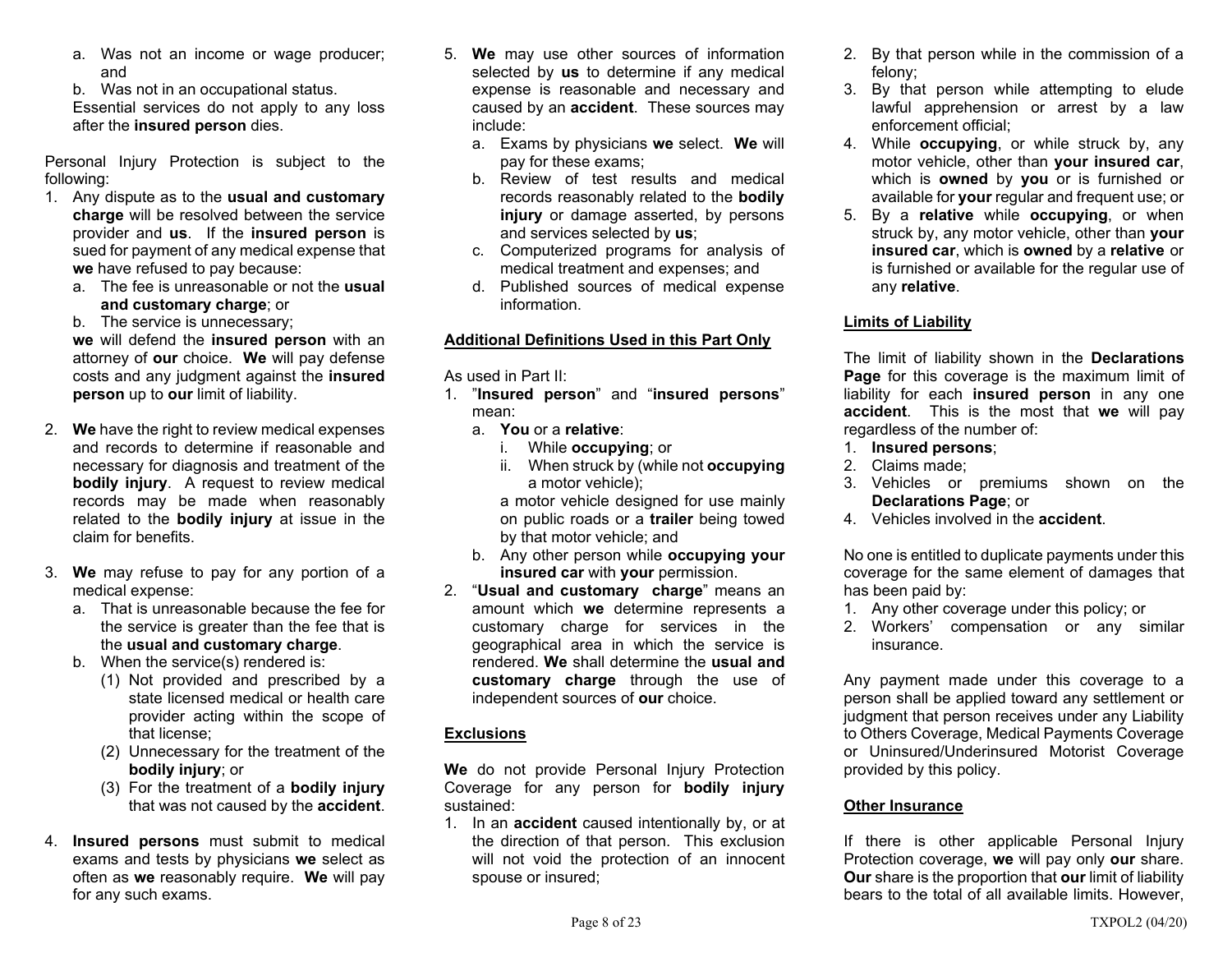any insurance **we** provide with respect to a motor vehicle **you** do not **own** shall be excess over any other collectible Personal Injury Protection coverage.

Personal Injury Protection shall be primary to any Medical Payments Coverage under this policy.

## **Additional Duties in this Part Only**

The duties listed here are in addition to all other duties listed in the REPORTING A CLAIM – INSURED'S DUTIES section.

Any person seeking Personal Injury Protection must promptly provide **us**:

- 1. Written proof of loss as to any claim for benefits under this coverage as soon as reasonably possible, but no later than 6 months after the date of the **accident**.
- 2. With reasonable medical proof of:
	- a. The **bodily injury** causing loss of income.
	- b. An alleged recurrence of **bodily injury** for which an original claim for benefits was made if a lapse occurs in the period of total disability or in the medical treatment of an **insured person** who:
		- (1) Has received benefits under this coverage; and
		- (2) Subsequently claims additional benefits based on the alleged recurrence.

#### **Loss Payments**

Benefits are payable under Personal Injury Protection Coverage periodically as claims for those benefits arise and as follows:

- 1. Not more frequently than once every two week period; and
- 2. Within 30 days after satisfactory proof of claim is received by **us**.

#### **Assignment of Benefits**

Payment for medical expenses will be paid directly to a physician or other health care provider if **we** receive a written assignment signed by the **insured person** to whom such benefits are payable.

If **we** pay benefits directly to a physician or other health care provider, as directed by the written assignment, **we** have no obligation to pay, and have no liability for paying, those same benefits to the **insured person**.

## **PART III – MEDICAL PAYMENTS**

#### **Insuring Agreement**

Subject to the limits of liability, if **you** pay the premium for Medical Payments Coverage, **we** will pay the **usual and customary charge** for reasonable and necessary medical and funeral services because of **bodily injury**:

- 1. Caused by an **accident**; and
- 2. Sustained by an **insured person** while operating or **occupying your insured car**.

Medical Payments Coverage is subject to the following:

- 1. Any dispute as to the **usual and customary charge** will be resolved between the service provider and **us**. If the **insured person** is sued for payment of any medical expense that **we** have refused to pay because:
	- a. The fee is unreasonable or not the **usual and customary charge**; or

b. The service is unnecessary;

**we** will defend the **insured person** with an attorney of **our** choice. **We** will pay defense costs and any judgment against the **insured person** up to **our** limit of liability.

- 2. **We** will pay only for those expenses incurred within 3 years from the date of the **accident**.
- 3. **We** have the right to review medical expenses and records to determine if reasonable and necessary for diagnosis and treatment of the **bodily injury**. A request to review medical records may be made when reasonably related to the **bodily injury** at issue in the claim for benefits.
- 4. **We** may refuse to pay for any portion of a medical expense:
	- a. That is unreasonable because the fee for the service is greater than the fee that is the **usual and customary charge**.
	- b. When the service(s) rendered is:
		- (1) Not provided and prescribed by a state licensed medical or health care provider acting within the scope of that license;
		- (2) Unnecessary for the treatment of the **bodily injury**; or
		- (3) For the treatment of a **bodily injury** that was not caused by the **accident**.
- 5. **Insured persons** must submit to medical exams and tests by physicians **we** select as often as **we** reasonably require. **We** will pay for any such exams.
- 6. **We** may use other sources of information selected by **us** to determine if any medical expense is reasonable and necessary and caused by an **accident**. These sources may include:
	- a. Exams by physicians **we** select. **We** will pay for these exams;
	- b. Review of test results and medical records reasonably related to the **bodily injury** or damage asserted, by persons and services selected by **us**;
	- c. Computerized programs for analysis of medical treatment and expenses; and
	- d. Published sources of medical expense information.

### **Additional Definitions Used in this Part Only**

As used in Part III:

- 1. "**Insured person**" or "**insured persons**" means:
	- a. **You**, a **relative**, or any other **person residing** in **your household**; or
	- b. Any other **person occupying your insured car**, while being operated by **you** or any other **person** possessing a valid **driver's license** while driving **your insured car** with **your** permission.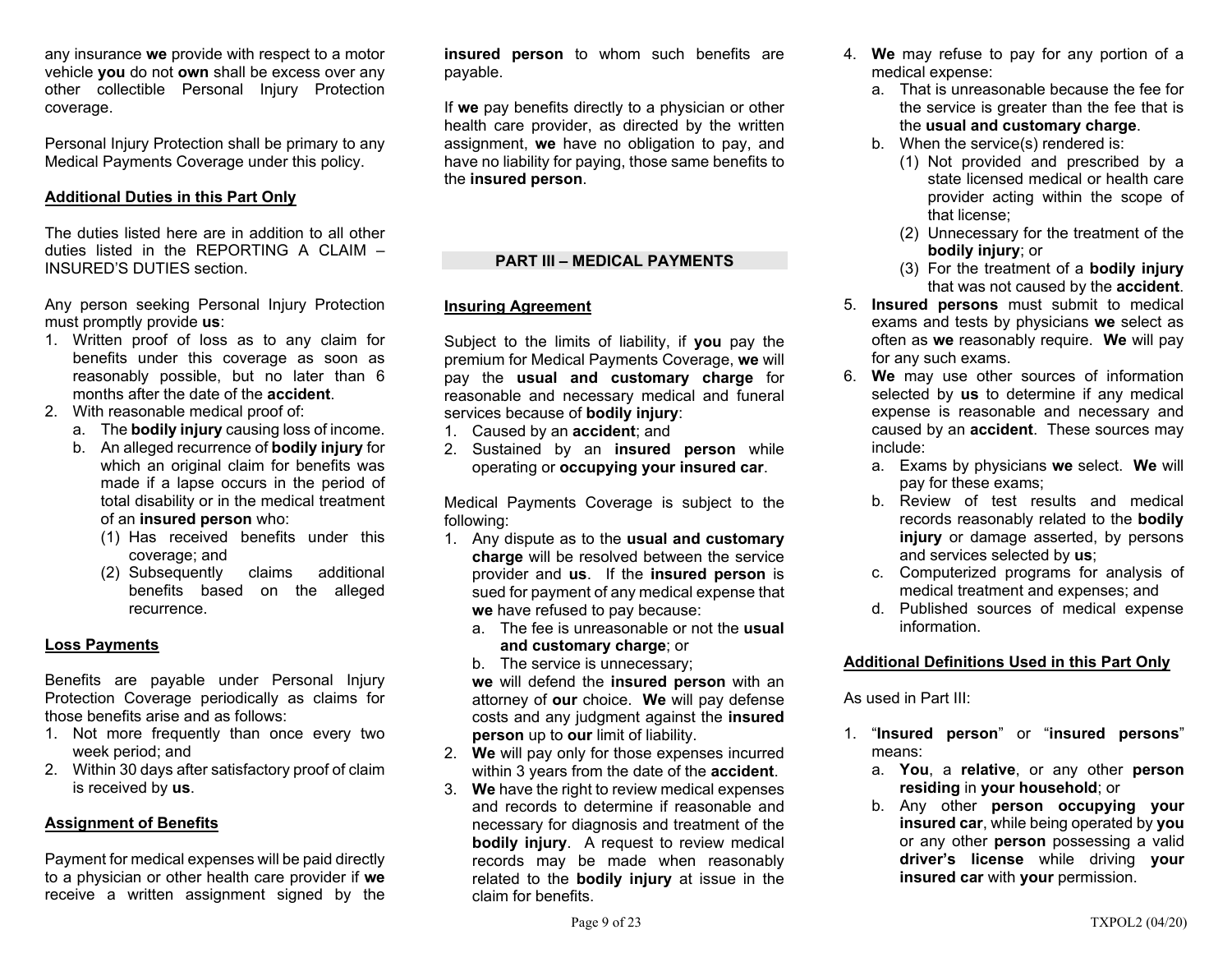2. "**Usual and customary charge**" means an amount which **we** determine represents a customary charge for services in the geographical area in which the service is rendered. **We** shall determine the **usual and customary charge** through the use of independent sources of **our** choice.

## **Exclusions**

This coverage does not apply for **bodily injury** to any **person**:

- 1. While **occupying your insured car** while it is being used as a livery service or for **delivery** at the time of the **loss**. This exclusion does not apply to shared-expense car pools. This exclusion also does not apply to **you** or a **relative** unless the primary use of the vehicle is to carry property for a fee.
- 2. Resulting from the ownership, maintenance, or use of **your insured car** while it is being driven by an **insured person** who is acting as a transportation network company driver and is:
	- a. Logged on to a transportation network company's digital network; or
	- b. Engaged in a prearranged ride.
- 3. While **occupying** any motor vehicle while used as a residence.
- 4. While **occupying** a vehicle other than a **car** while the vehicle is being used in the **business** or occupation of an **insured person**.
- 5. During the course of employment if benefits are payable or must be provided under a Workers' Compensation Law or similar law.
- 6. Arising out of an **accident** involving a **car** while being used by a **person** while employed or engaged in **auto business** operations. This exclusion does not apply to **you**, <sup>a</sup> **relative** or an employee of **you** or a **relative** when using **your insured car**.
- 7. Caused by war (declared or undeclared), civil war, insurrection, rebellion, revolution, nuclear reaction, radiation or radioactive contamination, or any consequence of any of these.
- 8. While **your insured car** is being driven, operated or used by a **person** who does not have a valid **driver's license**.
- 9. While **your insured car** is used for **racing.**
- 10. For whom the United States Government or its military services are required (directly or indirectly) to provide similar services to.
- 11. While **your insured car** is rented to, leased to, or loaned to any person or organization in return for a fee. This exclusion does not apply if **you** or a **relative** lends **your insured car** to another for reimbursement of operating expenses only.
- 12. Resulting from the ownership, maintenance, or use of **your insured car** while a person is engaged in any **business** other than **auto business** activities. This exclusion does not apply if:
	- a. Business use of **your insured car** has been declared and an additional premium has been paid;
	- b. **Your insured car** is being used by **you** or <sup>a</sup>**relative** for farming or ranching; or
	- **c.** The business use is infrequent and not otherwise excluded under the policy.

## **Limits of Liability**

Regardless of the number of **insured person**(s), insured **cars**, claims made, lawsuits brought, separate premiums paid or shown in the **Declarations Page**, policies issued, or motor vehicles involved in the **accident**, **we** will pay no more than the Limit of Liability shown for this coverage on the **Declarations Page** for each **insured person**.

Any amounts payable to an insured **person** under this Part III will be reduced by any amounts paid for the same expense under any Liability to Others Coverage, Personal Injury Protection or Uninsured/Underinsured Motorist Coverage provided by this policy.

Also, any payment **we** make under this coverage to an **insured person** shall be excess insurance over benefits paid under the provisions of any disability benefits or similar law.

No payment will be made under this coverage unless the **insured person** or his legal representative agrees in writing that any payment shall be applied toward any settlement or judgment that person receives under any Liability to Others Coverage, or Uninsured/Underinsured Motorist Coverage provided by this policy.

## **Other Insurance**

If there is other applicable motor vehicle medical payments insurance on a loss covered by this part:

- 1. **We** will not pay more than **our** share. **Our** share is the proportion that **our** limit of liability bears to the total of all applicable medical payment insurance limits; and
- 2. Any insurance we provide shall be excess over any other collectible automobile insurance providing payments for medical or funeral expenses with respect to a vehicle that **you** do not **own**.

Any medical payments insurance **we** provide will be excess over any personal injury protection benefits under this or any other policy.

## **Assignment of Benefits**

Payment for medical expenses will be paid directly to a physician or other health care provider if **we** receive a written assignment signed by the **insured person** to whom such benefits are payable.

If **we** pay benefits directly to a physician or other health care provider, as directed by the written assignment, **we** have no obligation to pay, and have no liability for paying, those same benefits to the **insured person**.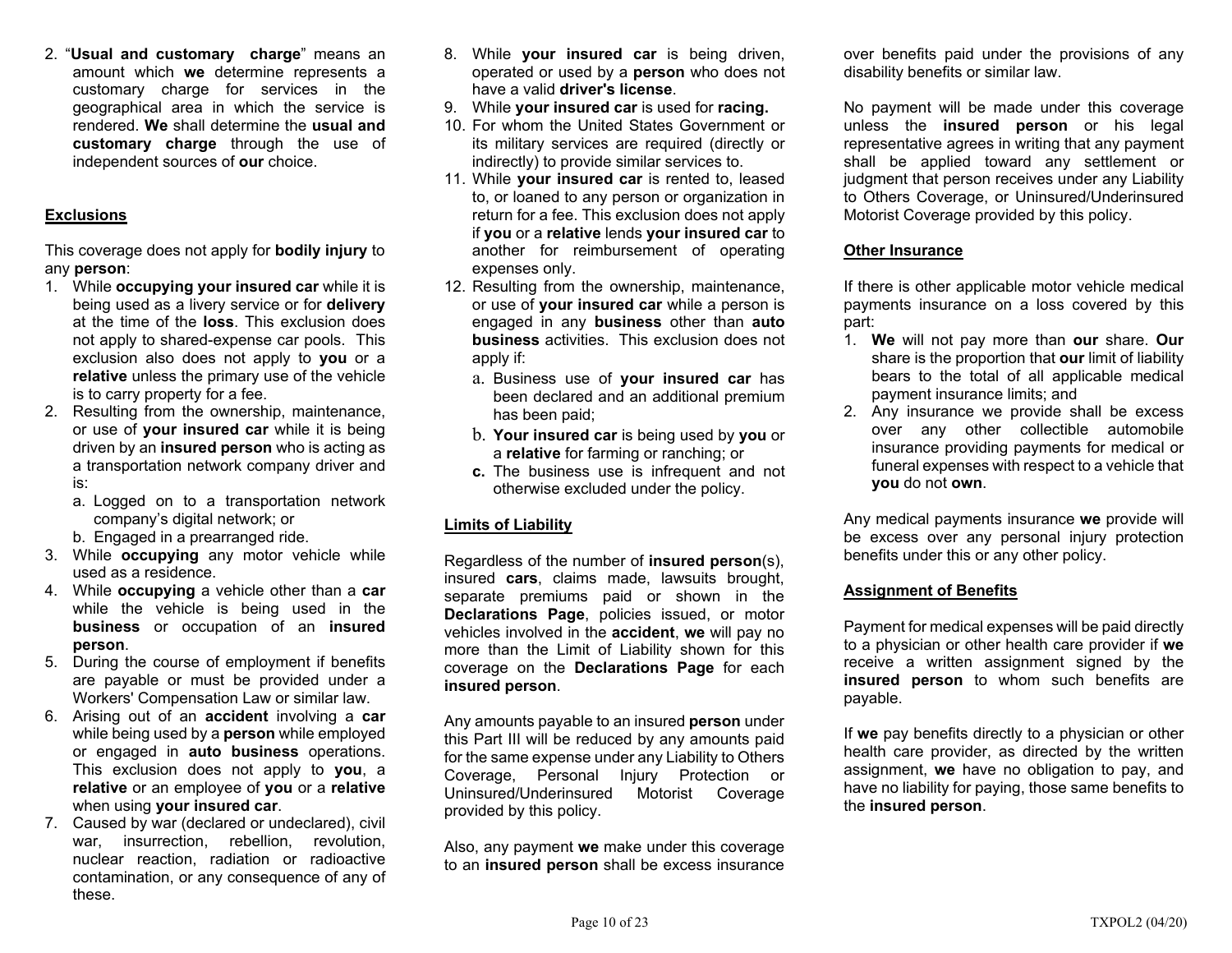### **PART IV – UNINSURED/UNDERINSURED MOTORISTS**

#### **Insuring Agreement -**

#### **Uninsured/Underinsured Motorist Bodily Injury Coverage**

This coverage applies only if a premium is shown for the coverage on the **Declarations Page**.

**We** will pay compensatory damages, not punitive and exemplary damages, which an **insured person** is legally entitled to recover from the **owner** or operator of an **uninsured motor vehicle** because of **bodily injury**:

- 1. Sustained by an **insured person**; and
- 2. Caused by an **accident**.

The **owner's** or operator's liability for these damages must arise out of the ownership, maintenance or use of the **uninsured motor vehicle**.

If suit is brought to determine legal liability or damages without **our** written consent, **we** are not bound by the resulting judgment.

No judgment for damages arising out of a suit brought against the **owner** or operator of an **uninsured motor vehicle** is binding on **us** unless **we** received reasonable notice of the filing of the suit resulting in the judgment and had a reasonable opportunity to protect **our** interests in the suit

As part of **our** claims handling procedures, **we**  may use software that is designed to evaluate **bodily injury** under Part IV – Uninsured/ Underinsured Motorist Coverage.

#### **Insuring Agreement -**

## **Uninsured/Underinsured Motorist Property Damage Coverage**

This coverage applies only if a premium is shown for the coverage on the **Declarations Page**.

**We** will pay compensatory damages, not punitive and exemplary damages, which an **insured person** is legally entitled to recover from the **owner** or operator of an **uninsured motor vehicle** because of **property damage**:

- 1. Sustained by an **insured person**; and
- 2. Caused by an **accident**.

The **owner's** or operator's liability for these damages must arise out of the ownership, maintenance or use of the **uninsured motor vehicle**.

If suit is brought to determine legal liability or damages without **our** written consent, **we** are not bound by the resulting judgment.

No judgment for damages arising out of a suit brought against the **owner** or operator of an **uninsured motor vehicle** is binding on **us** unless **we** received reasonable notice of the filing of the suit resulting in the judgment and had a reasonable opportunity to protect **our** interests in the suit.

#### **Additional Definitions Used In This Part Only**

- 1. "**Insured person**" means:
	- a. **You**, a **relative**, or any other **person residing** in **your household**;
	- b. Any **person** possessing a valid **driver's license** while driving **your insured car** with **your** permission;
	- c. A guest in **your insured car**; or
	- d. The personal representative of any of the above.
- 2. "**Motor vehicle**" means every self-propelled vehicle (other than traction engines, road rollers and graders, tractor cranes, power shovels, well drills and implements of animal husbandry) which is designed for use upon a highway, and every vehicle which is propelled by electric power obtained from overhead wires but not operated upon rails.
- 3. "**Uninsured motor vehicle**" means:
	- a. A **motor vehicle** for which there is no liability insurance.
	- b. A **motor vehicle** for which there is liability insurance in existence, but the insurance company writing the insurance has legally denied coverage under its policy.
	- c. A **motor vehicle** for which there is liability insurance in existence, but the insurance company writing the insurance is or becomes insolvent.
	- d. A **motor vehicle** for which there is no bond or security deposited in lieu of liability coverage.
	- e. A **motor vehicle** for which the **owner** or operator is unknown, and which causes **bodily injury** to an **insured person** or **property damage** to property in which **an insured person** has a legal interest. Actual physical contact must have occurred between the **motor vehicleowned** or operated by the unknown **person** and the **insured person** or property of the **insured person**.
	- f. A **motor vehicle** that is an underinsured motor vehicle. An underinsured motor vehicle is one to which a liability bond or policy applies at the time of the **accident**, but its limit of liability either:
		- (1) Is not enough to pay the full amount the **insured person** is legally entitled to recover as damages; or
		- (2) Has been reduced by payment of claims to an amount which is not enough to pay the full amount the **insured person** is legally entitled to recover as damages.
- 4. "**Uninsured motor vehicle**" does not mean:
- a. A **motor vehicle owned** by, or furnished or available for the regular use of, **you** or <sup>a</sup>**relative**. However, this shall not apply:
	- (1) A **motor vehicle owned** by **you** or any **relative** when a thief is operating **your insured car** and causes an **insured person** to sustain **bodily injury** or **property damage**; or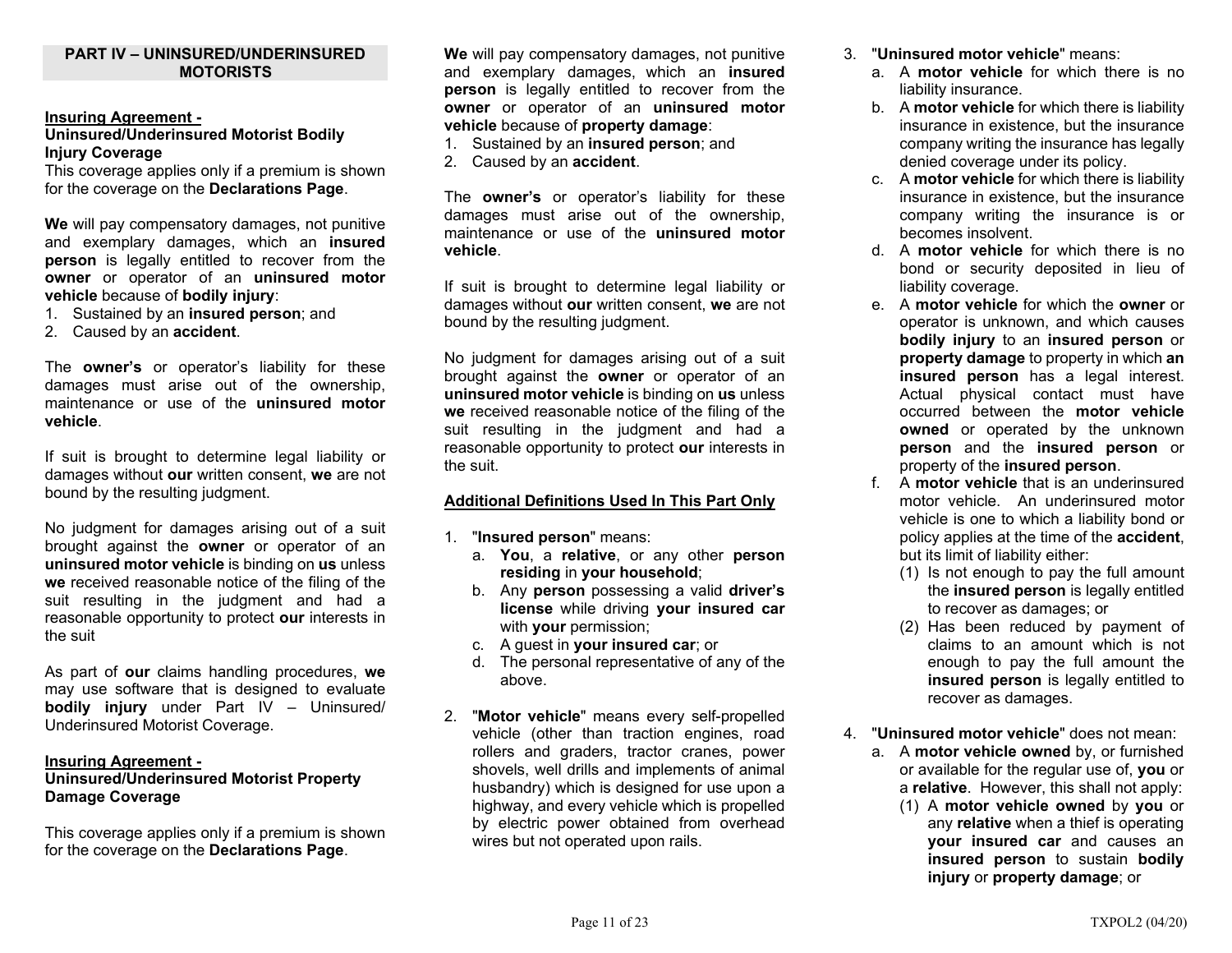- (2) A **motor vehicle** furnished or available for regular use to **you** when it is a **motor vehicle** which at the time of the **accident**:
	- (a) Was provided by and **owned** by **your** employer;
	- (b) Was operated by **your** coemployee; and
	- (c) No liability bond or policy applies.
- b. A **motor vehicle owned** by the United States of America, Canada, a state, any other governmental entity, unit or agency unless:
	- (1) The operator of the vehicle is uninsured; and
	- (2) There is no statute imposing liability for damages because of **bodily injury** or **property damage** on the governmental body for an amount not less than the limit of liability of this coverage.
- c. A **motor vehicle** located for use as a residence or premises.
- d. A **motor vehicle owned** or operated by a self-insured under any applicable motor vehicle law, except a self-insured that is or becomes insolvent or that is underinsured as described in 3(b) of the this definition above.

## **Exclusions**

- 1. **We** do not provide Uninsured/Underinsured Motorist Coverage under this policy for any **insured person**:
	- a. If that **person** or the legal representative settles the claim without **our** consent, unless **our** right to recover payment has not been prejudiced by such settlement or judgment.
	- b. While **occupying your insured car** while it is being used as a livery service or for **delivery** at the time of **loss**. This exclusion does not apply to a share the expense car pool. This exclusion also does not apply to **you** or a **relative** unless the primary use of the vehicle is to carry property for a fee.
- c. For punitive or exemplary damages.
- 2. **We** do not provide Uninsured/Underinsured Motorist Coverage under this policy for any **person occupying your insured car** while it is being driven by an **insured person** who is acting as a transportation network company driver and is:
	- a. Logged on to a transportation network company's digital network; or
	- b. Engaged in a prearranged ride.
- 3. This coverage shall not apply directly or to benefit any insurer or self-insurer of any property or any insurer or self-insurer under any of the following or similar laws:
	- a. Workers compensation law; or
	- b. Disability benefits law.
- 4. This coverage shall not apply to an **insured person** while occupying, operating or maintaining any **motor vehicle** or equipment:
	- a. Operated on rails or crawler treads;
	- b. Designed mainly for use off public roads while not on public roads; or
	- c. While located for use as a residence or premises.
- 5. This coverage shall not apply to an **insured person** while **occupying** or when struck by any **motor vehicle** or motorcycle **owned** by an **insured person** which is not insured under the liability section of this policy.
- 6. Uninsured/Underinsured Motorist Coverage is not provided for **property damage**:
	- a. Sustained while **your insured car** is used or driven by a person while employed or engaged in **auto business** operations However, this exclusion does not apply to **you**, a **relative**, or an agent or employee of **you** or a **relative**, while using **your insured car**.
	- b. Resulting from **racing**.
	- c. Due to a nuclear reaction or radiation.
	- d. For which insurance is afforded under a nuclear energy liability insurance contract.
	- e. To a **motor vehicle owned** by an **insured person** but that vehicle is not **your insured car** under this policy.
- f. To **your insured car** which is not covered under this policy for Uninsured-Underinsured Motorist Coverage.
- g. To property that is damaged while it is in a vehicle described above in this exclusion in 5.e. or 5.f. above.
- 7. Coverage is not provided for any person for **bodily injury** or **property damage** resulting from the intentional acts of that person.
- 8. There is no coverage for the first \$250.00 of **property damage** of an **insured person** as the result of any one **accident**.

If a court with proper jurisdiction determines an exclusion cannot be enforced under the applicable financial responsibility or compulsory insurance law, that exclusion is then revised so it will:

- 1. Not apply to the portion of damages that is less than or equal to the **minimum limits** required by the Texas insurance laws, as amended; and
- 2. Apply and be enforceable as to all other damages.

## **Conditions**

All conditions, terms, and requirements contained in the REPORTING A CLAIM - INSURED'S DUTIES section apply as conditions precedent to uninsured/underinsured motorist coverage under this policy.

**We** have the burden of proof in a dispute as to whether a vehicle is an **uninsured motor vehicle**.

Any suit against **us** as to this Uninsured/ Underinsured Motorist Coverage must be brought in the county in which:

- 1. The policyholder or beneficiary instituting the action resided at the time of the **accident** involving the **uninsured motor vehicle**; or
- 2. The **accident** occurred.

## **Limits of Liability**

The most **we** will pay is the limits of liability shown in the **Declarations Page** regardless of the number of:

1. Claims made;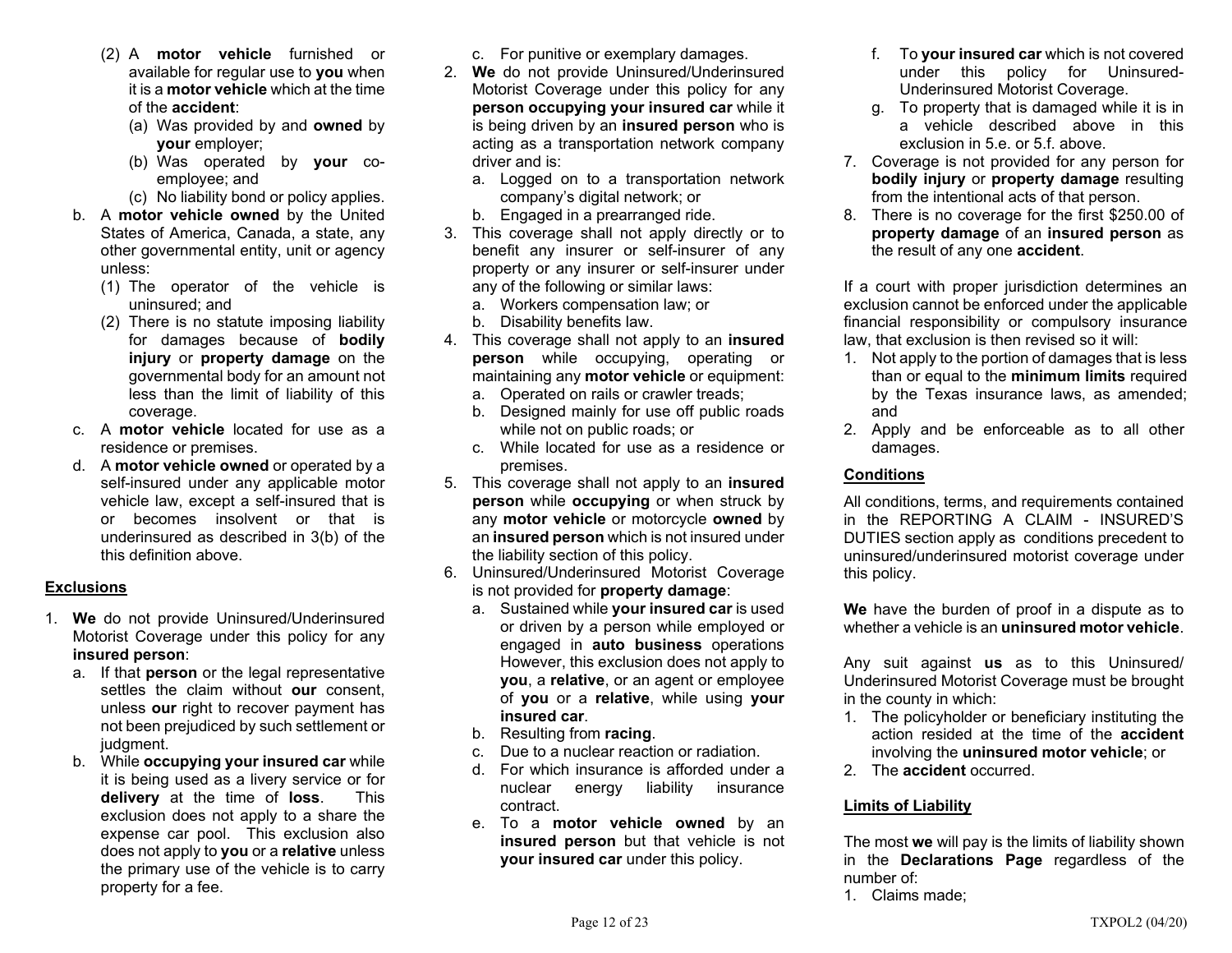- 2. **Your insured cars**;
- 3. **Trailers** shown on the **Declarations Page**;
- 4. Insured persons;
- 5. Lawsuits brought;
- 6. Vehicles involved in an **accident**; or
- 7. Premiums paid.

The amount show on the **Declarations Page** for "each person" is the most **we** will pay for all damages due to a **bodily injury** to one person.

Subject to the "each person" limit the amount shown for "each accident" is the most **we** will pay for all damages due to **bodily injury** sustained by two or more persons in any one **accident**.

The amount shown for "each accident" for **property damage** is **our** maximum limit of liability for all **property damage** resulting from any one **accident**.

The "each person" limit includes the total of all claims made for **bodily injury** and all claims of others derived from such **bodily injury**, including, but not limited to, emotional injury, or mental anguish resulting from the **bodily injury** of another, loss of society, loss of companionship, loss of services, loss of consortium, wrongful death, and claims allowed by law for emotional distress and mental anguish as a result of observing the **accident** or **bodily injury**.

No one will be entitled to duplicate payments for the same elements of damages under this policy or from any other source.

The damages an **insured person** is legally entitled to recover from the **owner** or operator of an **uninsured motor vehicle** shall be reduced by any amount paid:

- 1. By or on behalf of any persons or organizations that may be legally responsible, including all sums paid under Part I of this policy;
- 2. Under Part II or Part III;
- 3. Under any workers' compensation law, disability benefits law, or similar laws; and
- 4. Under Part V.

The damages an **insured person** is legally entitled to recover from the **owner** or operator of an **underinsured motor vehicle** shall be the full amount of damages that the **insured person** is legally entitled to recover, reduced by the amount recovered or recoverable from the insurer of the **underinsured motor vehicle**, up to the policy limits for **Uninsured/Underinsured Motorists**.

## **Proof of Claim**

If a hit and run driver is involved, **you** or **your relative** or someone on **your** behalf must have reported the **accident** to the police promptly and as soon as possible after the **accident**. Each **person** making a claim under this part must give **us** full details of their injuries and treatment. Proof of claim must be submitted on **our** forms unless **we** fail to provide them within 15 days after notice of the claim. **You** must allow **us** to inspect all **property damage** before it is repaired or disposed of.

## **Other Insurance**

When a claimant occupies any vehicle, other than **your insured car** that **you** or a **relative own**, this insurance is excess over any other similar insurance available to the claimant and the insurance which applies to the occupied **motor vehicle** is primary.

If there is other applicable similar insurance available under more than one policy or provision for coverage on a **loss** covered by this Part, **we**  will pay only **our** share of the damages in the following order:

First, **our** share is the proportion that **our** Limit of Liability bears to the total of all available coverage limits available to **you** as a **named insured** or covered family member.

Second, any insurance **we** provide under this Part shall be applicable to the **motor vehicle** the insured occupied at the time of the loss.

Under this Part, **we** will pay only for **our** share of the loss. **Our** share is determined as the

proportion that **our** limit of liability bears to the total of all limits applicable on the same level of priority.

If **you** paid a premium for both Collision Coverage and Uninsured/Underinsured Motorist Property Damage Coverage, and both cover an **accident**  resulting in **property damage**, the following apply:

- 1. **You** may choose which coverage applies to the **loss**.
- 2. If neither coverage is sufficient alone to cover all damage resulting from that single **accident**, **you** may recover under both. If doing so, **you** must:
	- a. Designate one coverage as the primary coverage; and
	- b. Pay the deductible applicable to that coverage.
- 3. The coverage **you** designate as primary must be exhausted before any recovery is made under the secondary coverage.
- 4. If both the primary and secondary coverages are used to pay damages from one **accident**:
	- a. **You** are not required to pay the deductible applicable to the secondary coverage when the amount of the deductible otherwise applicable to the secondary coverage is the same as or less than the amount of the deductible applicable to the primary coverage; and
	- b. If the amount of the deductible otherwise applicable to the secondary coverage is greater than the amount of the deductible applicable to the primary coverage, **you**  shall pay the difference between the amounts of the two deductibles with respect to the secondary coverage.
- 5. Recovery under both the primary and secondary coverages may not exceed the actual damages suffered.

## **Trust Agreement**

If **we** pay an **insured person** under this coverage:

1. **We** shall be subrogated to the rights of the **insured person** to whom such claim was paid against the **person** causing such injury,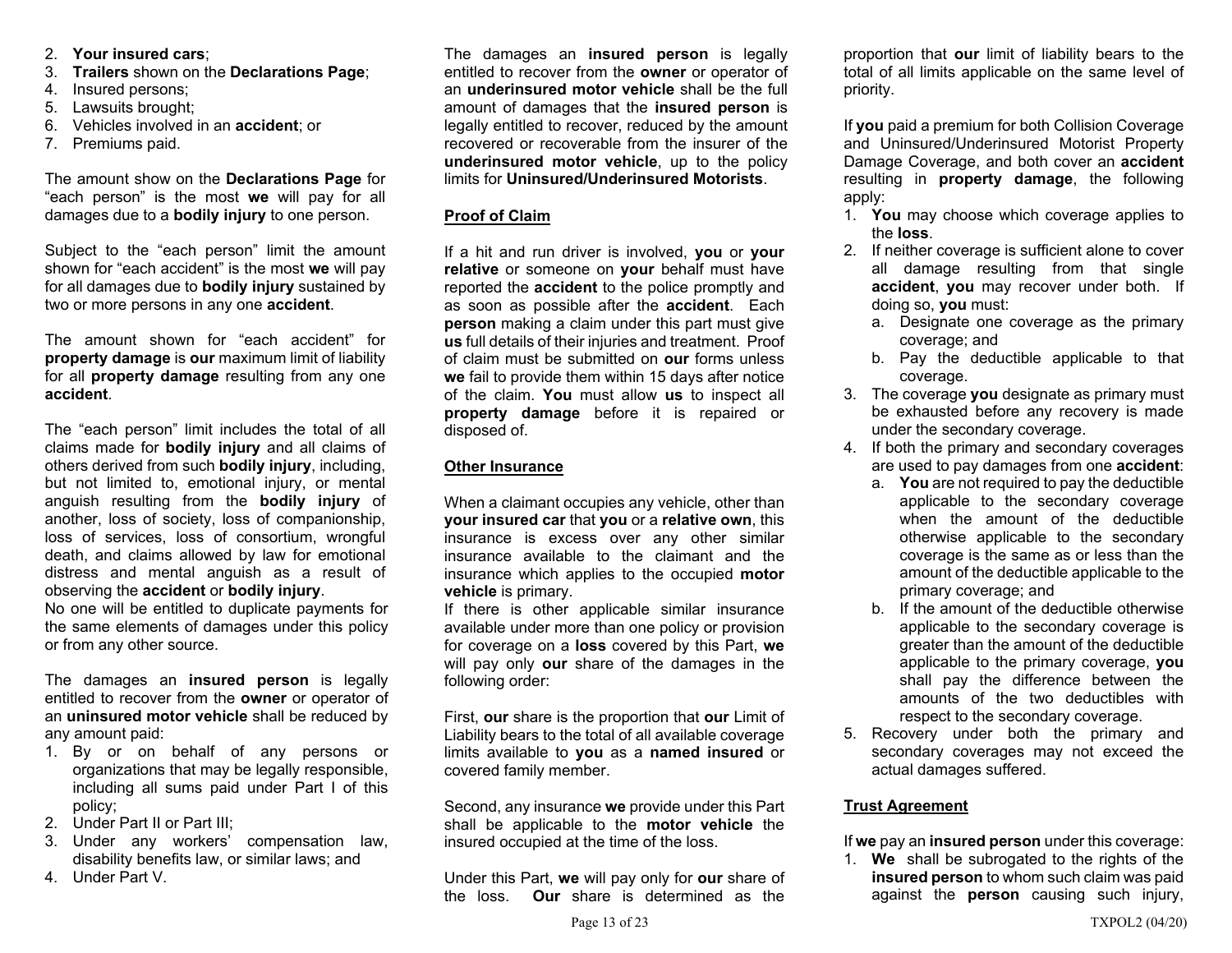death, or damage to the extent that payment was made, including the proceeds recoverable from the assets of an insolvent insured. The bringing of an action against the unknown **owner** or operator, or the conclusion of such an action, shall not constitute a bar to the **insured person** if the identity of the **owner** or operator who caused the injury or damages complained of becomes known, provided that in any action brought against such **owner** or operator, **we** shall be mailed a copy of the summons issued for the defendant or defendants and any recovery against such **owner** or operator shall be paid to **us** to the extent that **we** paid the **insured person** in the action brought against such **owner** or operator. **We** shall pay **our** proportionate share of any reasonable costs and expense incurred in connection with such an action, including reasonable attorney's fees.

- 2. Any **insured person** to or for whom a payment is made under this Part who recovers damages from a liable person or organization, or their insurer, shall hold the proceeds of that recovery in trust for **us**.
- 3. Any **insured person** must do everything proper to secure **our** rights of recovery and do nothing to prejudice these rights.
- 4. If **we** ask an **insured person** in writing, an **insured person** shall take the necessary or appropriate action, through a representative designated by **us**, to recover payment as damages from the responsible **person** or organization. If there is a recovery, then **we**  shall be reimbursed out of the recovery for expenses, costs and attorney's fee incurred in connection with this recovery.
- 5. **Our** rights to recovery under this Part will be satisfied only after **you** are fully compensated for **your** covered loss.

#### **Part V - CAR DAMAGE COVERAGE**

#### **Insuring Agreement**

**We** will pay for **loss** to **your insured car**, other than a **temporary substitute**, reduced by any applicable deductible shown in the **Declarations Page**. If **loss** to more than one of **your insured cars** results from the same collision, only the highest applicable deductible will apply. **We** will pay for **loss** to **your insured car** caused by:

- 1. Comprehensive only if the **Declarations Page** indicates that Comprehensive coverage is provided for that auto.
- 2. Collision only if the **Declarations Page** indicates that Collision Damage is provided for that auto.

This coverage applies only if a premium is shown for Collision and Comprehensive Coverage on the **Declarations Page**.

**Loss** caused by missiles, falling objects, fire, theft, malicious mischief or vandalism, riot or civil commotion, explosion, earthquake, windstorm, hail, water or flood, or accidental glass breakage are Comprehensive losses payable under Comprehensive coverage. **Loss** due to the hitting or being hit by an animal or bird is also payable under Comprehensive coverage, but only if there is proof that the car damage directly resulted from contact with the animal or bird.

**Loss** caused by **your insured car** overturning, colliding with or being hit by another object are collision losses payable under Collision Coverage.

#### **Towing and Labor Coverage**

If **you** paid the premium for Towing and Labor Coverage and it is shown on the **Declarations Page**, **we** will pay up to the limits shown on the **Declarations Page** for towing and labor costs incurred each time **your insured car** for which **you** bought this coverage is disabled as a result of any condition other than an **accident**. This includes the costs associated with emergency flat tire change, tire repair, battery jump, battery repair, fuel delivery (but not the fuel) and locksmith services each time **your insured car** is disabled

as a result of any condition other than an **accident**, subject to the limits shown on the **Declarations Page** for **your insured car**. Covered labor must be performed at the time and place of disablement and does not include routine maintenance of **your insured car**. The maximum amount **we** will pay for any single disablement will be the amount shown on the **Declarations Page** for this coverage for **your insured car**. **You** must provide **us** with a verifiable receipt of the towing or labor charges incurred. This coverage does not apply to towing from entrapment in snow, mud, water or sand, more than 100 feet from a public road or highway.

### **Loss of Use Coverage**

If **you** paid the premium for Loss of Use Coverage and it is shown on the **Declarations Page**, when **your insured car** for which **you** bought this coverage sustains **loss** due to a collision or due to a comprehensive **loss** then, whether or not the actual loss to **your insured car** is covered by the Collision Damage or Comprehensive coverage of this policy, **we** will reimburse **you** for actual expenses incurred for reasonable fares for substitute transportation, and/or necessary car rental charges **you** incur from a licensed rental car agency, while **your insured car** is inoperable due to that **loss**. **We** will pay no more than:

- 1. The limit shown on the **Declarations Page**; or
- 2. The **actual cash value** of **your insured car** at the time of **loss**.

Loss of Use Coverage is limited to the period the vehicle is inoperable or under repair.

Loss of Use Coverage will end 72 hours after **we** offer to pay the amount **we** determine is due for a total loss.

No deductible applies to Loss of Use Coverage. The limits set forth above are the most **we** will pay as the result of any one **loss**, regardless of the number of **your insured cars** listed on this policy or premiums paid.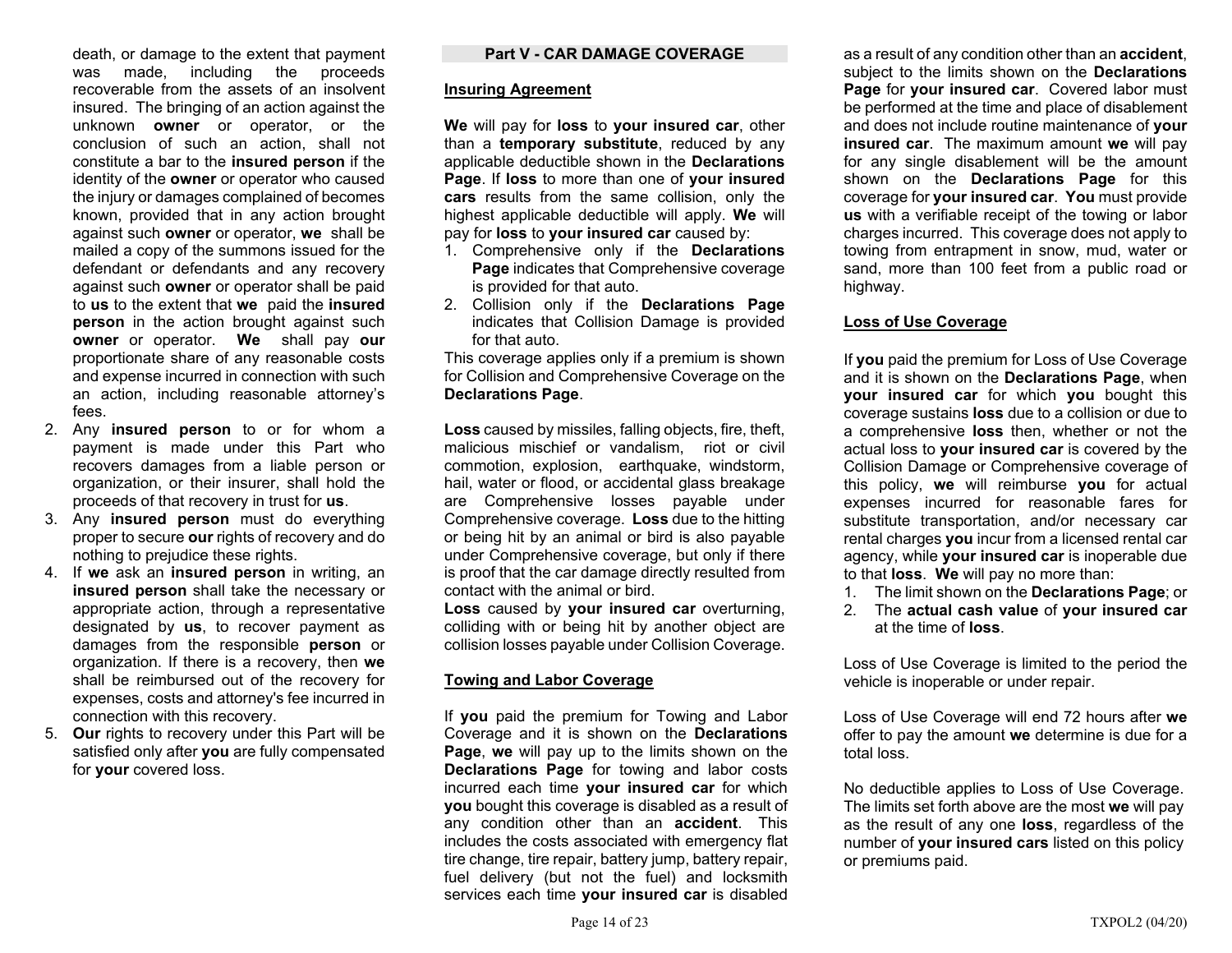## **Additional Definition**

When shown in Part V in **bold** print "**special/additional equipment**" means any of the following, except when installed by the original manufacturer of **your insured car** or by the manufacturer's dealer as a manufacturer's new car option or equipment on **your insured car**:

- 1. Parts, accessories, ground effects and any other equipment or enhancement;
- 2. Any modified suspension equipment, modified engines, modified carburetor systems, modified equipment, or custom wheels, including, but not limited to:
	- a. Aluminum, magnesium, chrome or alloy wheels;
	- b. Special wide-tread tires or slicks;
- 3. Custom paint, murals, decals or graphics; special carpeting or furnishings; sunroofs, moon roofs, t-bar or height extending roofs; bubble domes or similar windows; refrigeration or cooking equipment and any equipment used for sleeping;
- 4. Electronic video, audio, digital or data transmitting, receiving, recording and playback device, including but not limited to: Communication and audio devices, including citizen band radios, two way mobile radios, televisions, VCR, mobile cellular and other telephones, blue tooth devices, scanning monitor receivers, audio devices that record and/or play sound, including: radios; satellite radios; stereos; cassette tape decks; compact disk systems; MP3 devices; internet audio streaming devices; audio interface devices; radio scanners; and similar devices for reproducing sound;
	- b. GPS and other navigation systems;
	- c. Personal computers and internet access systems;
	- d. Video devices, including DVD devices, VCR's; monitors; cameras and televisions; and
	- e. Any accessories, cables, connectors or antennas used with any of these types of equipment.

## **Exclusions**

Coverage does not apply to **loss**:

- 1. To **your insured car** while it is being used as a livery service or for **delivery** at the time of **loss**. This exclusion does not apply to shared expense car pools. This exclusion also does not apply to **you** or a **relative** unless the primary use of the vehicle is to carry property for a fee.
- 2. Resulting from the ownership, maintenance, or use of **your insured car** while it is being driven by an **insured person** who is acting as a transportation network company driver and is:
	- a. Logged on to a transportation network company's digital network; or
	- b. Engaged in a prearranged ride.
- 3. Caused by war (declared or undeclared), civil war, insurrection, rebellion, revolution, nuclear reaction, radiation or radioactive contamination, or any consequence of any of these.
- 4. To any **special/additional equipment**. However, if you have paid the premium for Special/Additional Equipment Coverage and it is shown on the **Declarations Page**, this exclusion shall not apply to the **special/ additional equipment** listed on the schedule of **special/additional equipment** in **our** records. If you change the **special/ additional equipment** on **your insured car**, **you** must notify **us** to change your listed equipment before any added **special/ additional equipment** will be covered.
- 5. To a camper body or **trailer** that is not listed on the **Declarations Page**.
- 6. Resulting from prior **loss** or damage, manufacturer's defects, wear and tear, freezing, mechanical or electrical breakdown or failure. This exclusion does not apply if:
	- a. The damage is the result of other **loss** covered by this policy; or
	- b. Any unrepaired prior damage that would require the same labor, parts, and materials as the **loss**.
- 7. To any personal property, including but not limited to wearing apparel, any personal

property, tools or nonstandard equipment and racks which is permanently or temporarily attached to **your insured car** at the time of the **loss**.

- 8. Resulting in damage or **loss** of use to a rental vehicle.
- 9. To **your insured car** while being operated by <sup>a</sup>**person** specifically excluded by endorsement.
- 10. Arising out of or due to the use of **your insured car** for transportation of any explosive substance, flammable liquid or similarly hazardous material, except transportation, incidental to ordinary **household** or farm activities. This shall not apply to the fluids necessary for the operation of the vehicle.
- 11. While **your insured car** is being used for **racing**.
- 12. While **your insured car** is subject to any bailment lease, conditional sale, mortgage or other encumbrance not specifically declared and described on this policy.
- 13. Due to theft or conversion by **you**, or a **relative**. However, this does not apply to the interest of a **named insured** or the spouse of the **named insured** who **resides** in the same **household** as the **named insured** if that person did not consent to, direct, contribute to, or participate in the theft or conversion.
- 14. To **your insured car** caused intentionally by or at the direction of an insured person. This exclusion will not void the protection of an innocent spouse or insured.
- 15. While **your insured car** is driven, operated or used by a **person** who does not have a valid **driver's license**.
- 16. While **your insured car** is rented to, leased to, or loaned to any **person** or organization in return for a fee. This exclusion does not apply if **you** or a **relative** lends **your insured car** to another for reimbursement of operating expenses only.
- 17. While **your insured car** is being used in connection with a **car sharing program**. This exclusion also applies while **you** are driving **your insured car** to deliver it to a prearranged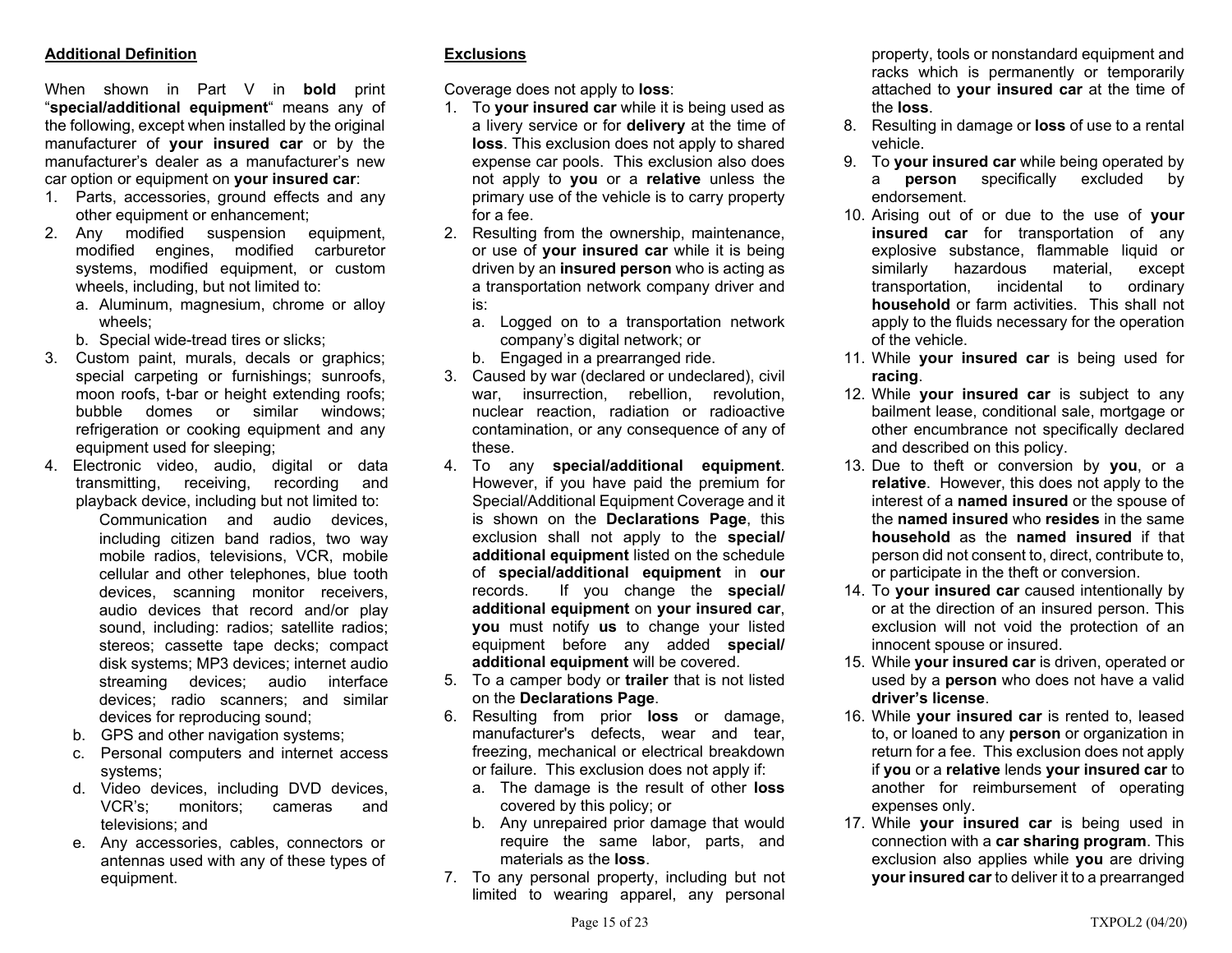renter or prearranged location for pickup by a renter.

- 18. Due to destruction or confiscation by governmental or civil authorities of any vehicle because **you**, a **relative**, or an **owner** engaged in illegal activities. This includes loss due to or as a consequence of a seizure of any vehicle by federal or state law enforcement officers as evidence in a case against **you**, a **relative**, or an **owner** under Chapter 481, Texas Health and Safety Code, or the Federal Controlled Substances Act, 21 U.S.C. §801, et seq. if **you**, a **relative**, or an **owner** are convicted in such a case.
- 19. Resulting from the ownership, maintenance, or use of **your insured car** while a person is engaged in any **business** other than **auto business** activities. This exclusion does not apply if:
	- a. business use of **your insured car** has been declared and an additional premium has been paid;
	- b. **Your insured car** is being used by **you** or <sup>a</sup>**relative** for farming or ranching; or
	- c. The business use is infrequent and not otherwise excluded under the policy.
- 20. To **your insured car** due to diminution of value or any other loss or reduction in market or resale value which may result from **loss** to property.
- 21. To any **non-owned car**.

## **Limits of Liability**

**Our** Limit of Liability for **loss**, less any applicable deductible and the salvage value if **you** or the **owner** keep the salvage, shall not exceed the lowest of:

- 1. The **actual cash value** of the stolen or damaged property at the time of **loss**;
- 2. The amount necessary to repair the property to its pre-**loss** physical condition or replace the property with other of like kind and quality; or
- 3. The applicable Limit of Liability stated in the **Declarations Page**.

The amount **we** will pay under this Part:

- 1. Will be adjusted and reduced for **depreciation**;
- 2. To repair or replace will be based on the cost of parts which may be new, used, reconditioned, remanufactured or refurbished parts that are original and/or non-original manufacturer parts or equipment.

No duplicate recovery for the same elements of **loss** under this policy or from any other source is permitted. Any amount paid or payable under this Part shall be reduced by any amount paid for the same element of **loss** under the Uninsured/Underinsured Motorist Property Damage Coverage of this policy.

## **No Benefit to Bailee**

These coverages shall not directly or indirectly benefit any **person** or organization other than **you** for **loss** to **your insured car**.

## **Appraisal**

If **you** and **we** fail to agree on the amount of **loss,**  either may demand an appraisal of the **loss**. Each will appoint a competent and disinterested appraiser. The appraisers will select a third appraiser to decide any differences. Each appraiser will state separately the **Actual Cash Value** and the amount of **loss**. The award in writing by any two appraisers will be binding and will determine the amount payable. Each party will pay the expenses of its chosen appraiser. The expenses and the cost of the third appraiser will be shared equally.

**We** do not waive any of **our** rights under this policy by agreeing to an appraisal of the amount of **loss**. Coverage issues or disputes under this policy may not be determined by the appraisers.

## **Payment of loss**

At **our** option, **we** will pay the **loss** in money, or repair or replace the damaged or stolen property. **We** may, at any time before the **loss** is paid or the

property is replaced by **us**, return, at **our** expense any stolen property either to **you** or to the address shown in the **Declarations Page** with payment for the resulting damage. **We** may keep all or part of the property at the agreed or appraised value, but there shall be no abandonment to **us**.

**We** may make payment for a **loss** to **you** or the **owner(s)** of the property. Payment for a **loss** is required only if **you** have fully complied with this contract.

**We** may pay the loss in money, or repair or replace the damaged or stolen property with other of like kind and quality.

## **Loss Payee & Lienholder's Rights**

If a loss payee or lienholder is shown on the **Declarations Page** with respect to **your insured car**, any amount paid under this Part V for **loss** to that car will be paid according to **your** interest and that of the loss payee or lienholder. **We** may make separate payments according to those interests. However, with **your** consent, payment may be made directly to a repair shop when the **loss** is being repaired

**We** will be subrogated to the loss payee or lienholder's rights of recovery to the extent of our payment

Where fraud, misrepresentation, material omission, intentional damage, or conversion, secretion and/or embezzlement of **your insured car** has been committed by or at the direction of **you** or a **relative**, or where the **loss** is otherwise not covered under the terms of this policy, the Loss Payee or lienholder's interest will not be protected. **We** have no duty to make any payment to a lienholder or Loss Payee unless the **loss** is payable to **you** and all policy terms and conditions have been met.

**We** reserve the right to cancel the policy as permitted by policy terms. Cancellation shall terminate this agreement as to the Loss Payee's interest.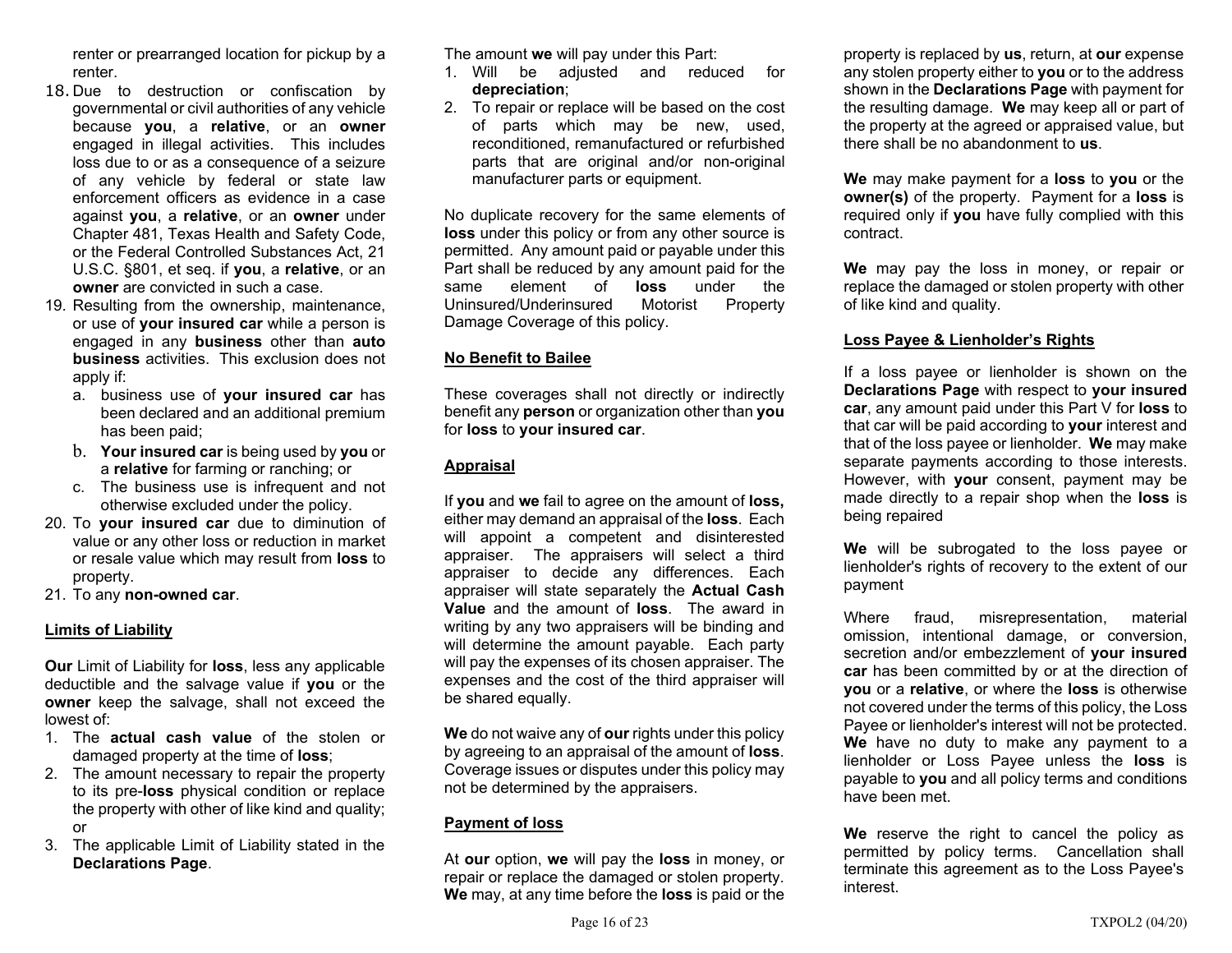## **Other Insurance**

If there is other applicable car damage insurance or source of recovery on a **loss** covered by this Part, **we** will pay the proportionate share **our** limit of liability bears to the total of all available sources of recovery. The deductible of this policy will be taken in a proportionate share based on the deductibles of each policy.

Other sources of recovery include, but are not limited to:

- 1. Any coverage provided by the motor vehicle **owner**;
- 2. Any other physical damage insurance available; and
- 3. Any other source of recovery applicable to the loss.

#### **PART VI - ACCIDENTAL DEATH AND DISMEMBERMENT COVERAGE**

If Accidental Death and Dismemberment Coverage is shown on the **Declarations Page**, **we**  will pay the benefits described under the Limits of Liability in this Part V with respect to **bodily injury**  sustained by the **named insured** as the result of a Covered Event specified in this Part VI.

As used in Part VI, **named insured** means only the **person(s)** listed on the policy **Declaration page** as "**named insured**" and for whom the specific premium for this coverage is paid.

## **Limits of Liability**

If a **named insured** sustains death, dismemberment or loss of life, as described below, independent of other causes, that is the result of a Covered Event in an **accident**, **we** will pay the stated benefit to the **named insured**, subject to the aggregate limit of liability shown on the **Declarations Page**.

DEATH, DISMEMBERMENT OR LOSS OF SIGHT: If within 90 days from the date of an **accident** arising out of a Covered Event, **bodily** 

**injury** sustained by the **named insured** in that **accident** causes death, dismemberment or loss of sight, **we** will pay, as follows, but no more than the Limit of Liability shown on the **Declarations Page**  for all **bodily injury**:

- 1. For accidental loss of life of the **named insured we** will pay the limit shown on the **Declarations Page**.
- 2. For loss of both hands or both Feet, **we** will pay the limit shown on the **Declarations Page**.
- 3. For loss of one hand and one foot **we** will pay the limit shown on the **Declarations Page**.
- 4. For loss of sight in both eyes **we** will pay the limit shown on the **Declarations Page**.
- 5. For loss of either Hand or Foot **we** will pay one-half of the limit shown on the **Declarations Page**.
- 6. For loss of sight in one eye **we** will pay onehalf of the limit shown on the **Declarations Page**.
- 7. For loss of a thumb and index finger of same Hand of the **named insured we** will pay onehalf of the limit shown on the **Declarations Page**.

The word "loss", as used in this Part VI, means:

- 1. With regard to hand or foot, complete severance through or above the wrist or ankle joint.
- 2. With regard to sight of eyes, entire and irrecoverable loss of sight.
- 3. With regard to thumb and index finger, complete severance through or above metacarpophalangeal joint.

The limit of liability shown for this coverage on the **Declarations Page** is the aggregate limit for all claims under this Part VI, and is most **we** will pay under this coverage with respect to a **named insured**, without regard to the number of:

- 1. **Bodily injuries** sustained by the **named insured**;
- 2. **Your insured cars** insured under this policy;
- 3. Separate premiums paid or shown on the **Declarations Page**;
- 4. Claims made; or
- 5. Vehicles involved.

COVERED EVENTS:

- 1. While the **named insured** is riding solely as a passenger in or on, boarding or alighting from any public conveyance, including air, licensed to carry passengers for hire; or
- 2. When the **named insured** sustains injuries caused by unavoidable exposure to the elements following the forced landing, stranding, sinking or wrecking of such means of transportation described above in which the **person** insured has been riding solely as a passenger; or
- 3. While the **named insured** is driving or riding in or on; boarding or alighting from, a **car**.

## **Seat Belt Coverage**

The Principal Sum benefits for Accidental Death under this policy will be increased by an additional 20% of the benefit amount if death results while the **named insured** is a passenger or driver of a fourwheel private passenger automobile and the **named insured's** seat belt is properly fastened about their body.

## **Exclusions**

This coverage does not cover any **loss**, death or **bodily injury** incurred for, or resulting from, any of the following:

- 1. Suicide or attempted suicide.
- 2. Intentional self-infliction of injury or attempted self-infliction of injury.
- 3. Self-destruction or attempted self-destruction.
- 4. Infections except infections that develop from and are caused wholly by a covered **bodily injury**.
- 5. War or any warlike action.
- 6. **Accident** occurring while operating, or learning to operate, or performing duties as a member of the crew of any aircraft.
- 7. Sickness or disease of any kind including surgical or medical treatment.
- 8. **Bodily injury** or loss occurring while the **named insured** is intoxicated or under the influence of any narcotic, unless consumed or ingested pursuant to directions from a licensed physician, in the course of treatment, without any warning from the physician or a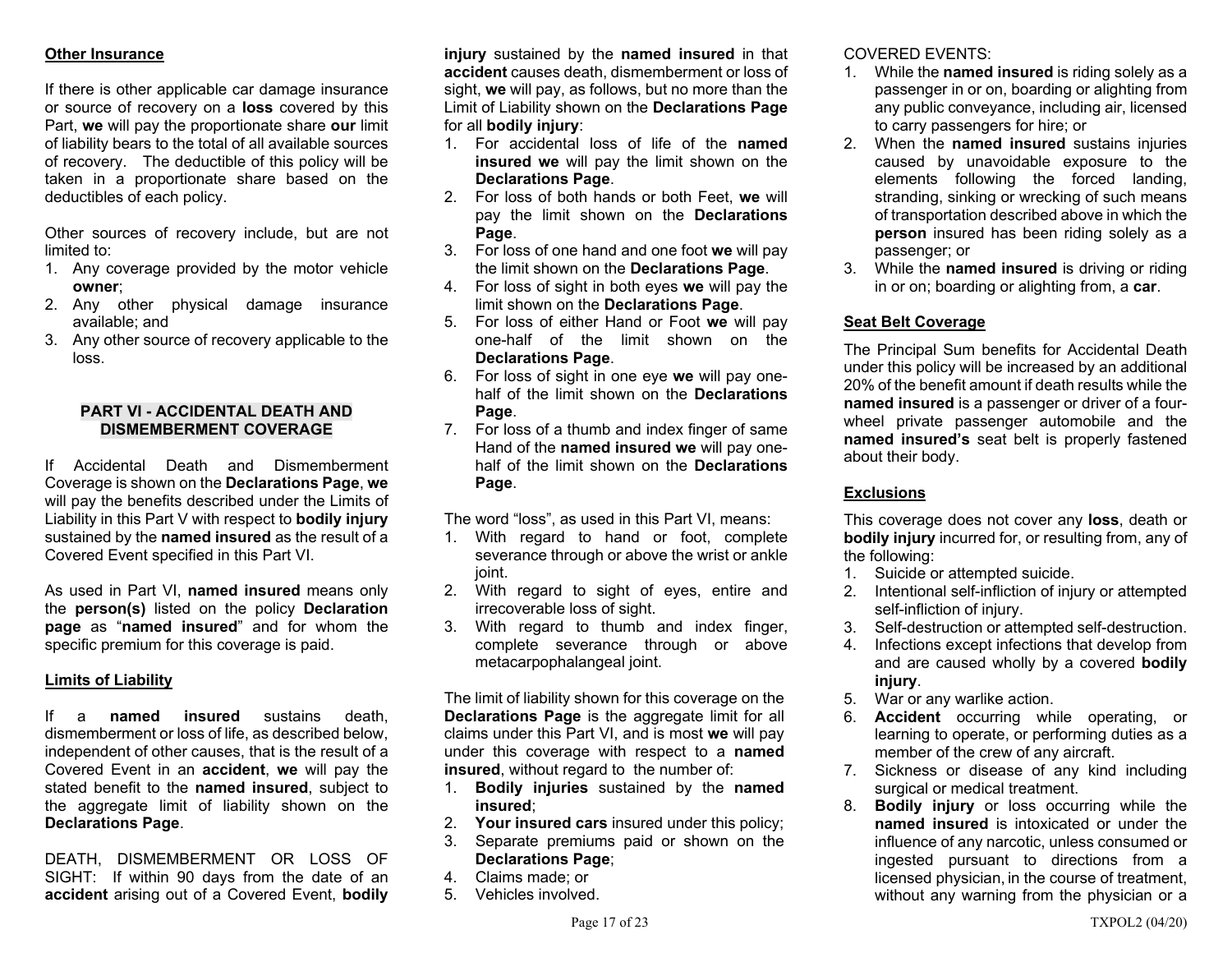licensed pharmacist against operating any motorized vehicle while under the influence of the narcotic.

- 9. While the **named insured** is driving or **occupying** a motor vehicle while **racing**.
- 10. Using **your insured car** as a livery service or for **delivery** at the time of **loss**. This exclusion does not apply to a share the expense car pool. This exclusion also does not apply to **you** or a **relative** unless the primary use of the vehicle is to carry property for a fee.
- 11. As a result of a hernia of any kind.
- 12. As a consequence of diabetes.

## **Additional Terms for Part VI**

- 1. NOTICE OF CLAIM: Written notice of claim must be given to **us** within 20 days after any **bodily injury** covered by this Part VI, or as soon thereafter as is reasonably possible.
- 2. PROOF OF LOSS: Written proof of **loss** must be furnished to **us** within 90 days after the date of a covered event. Failure to furnish such proof within the time required shall not invalidate nor reduce any claim if it was not reasonably possible to give proof within such time, provided proof is furnished as soon as reasonably possible.
- 3. PAYMENT OF CLAIMS: Payment for loss of life will be payable in accord with any beneficiary designation made to **us**, or if none, then to the estate of the **named insured**. Payment of **our** limit of liability to the legal representative of the estate shall be deemed discharge of **our** duties under this Part VI.
- 4. PHYSICAL EXAMINATION AND AUTOPSY: **We** have the right for physical examination or autopsy of the **named insured** who is making a claim under this Part VI by a licensed medical practitioner or pathologist when, and as often as **we** reasonably require, unless barred by law.
- 5. WORKER'S COMPENSATION: This policy is not in lieu of and does not affect any requirements for coverage by Worker's Compensation Insurance.

## **PART VII - GENERAL PROVISIONS**

### **Policy Period, Territory**

This policy applies only to **accidents** and **losses** that occur during the policy period as shown in the **Declarations Page** and within the policy territory. The policy territory is the United States of America, its territories or possessions, or Canada. This policy also applies to an **accident** or **loss** involving **your insured car** while being transported between ports within the policy territory.

## **Two or More Cars Insured**

With respect to any **accident** or occurrence to which this and any other **car** policy issued to **you** by **us** applies, the total limit of **our** liability under all the policies shall not exceed the highest applicable Limit of Liability under any one policy. This policy provision does not apply to Part IV.

## **Claims Settlement Practices**

AssuranceAmerica abides by the Texas Insurance Code when making prompt payment of claims.

## **Receipt of Notice of Claim**

- 1. Not later than the 15th day of receiving written notice of a claim that reasonably apprises **us** of the facts relating to the claim, the claim is acknowledged, the investigation begins and the necessary information is requested from the claimant.
- 2. Additional requests for information may be made during the investigation of the claim.
- 3. Acknowledgement of receipt of a claim does not have to be made in writing; the company can make a record of the date, manner and content of acknowledgement.

## **Notice of Acceptance or Rejection of Claim**

1. The written notice of acceptance or rejection of a claim will be made no later than the 15th **business day** after the date the company receives all items, statements and forms required to secure final proof of loss.

- 2. If there is a reasonable basis to believe that a loss resulted from arson; the claimant will be notified in writing of the acceptance or rejection of the claim not later than the 30th day after the date the insurer receives all items, statements, and forms required by the insurer.
- 3. If the claim is rejected, the notice will state the reasons for the rejection.
- 4. If the company is unable to accept or reject the claim within the period specified by 1 or 2, the company, within that same period, shall notify the claimant of the reasons that the company needs additional time. The company shall accept or reject the claim not later than the 45th day after the date the company notifies a claimant.

## **Payment of Claim**

Once the agreement to pay a claim has been made, the company will make payment of the claim, or part of the claim, by the fifth **business day** after all the conditions of performance by the claimant have been met.

If **we** make an offer to settle a liability claim under Part I, **we** will notify the **named insured** in writing no later than the:

- 1. 10th day after the date **we** make an initial offer to settle a liability claim against an **insured person** under Part I; and
- 2. 30th day after the date a liability claim against an **insured person** under Part I is settled.

## **Delay in Payment of Claim**

1. If the company, after receiving all items, statements, and forms reasonably requested and required under Texas Insurance Code Section 542.055, delays payment of the claim for a period exceeding the period specified by other applicable statutes or, if other statutes do not specify a period, for more than 60 days, the insurer shall pay damages and other items as provided by Section 542.060.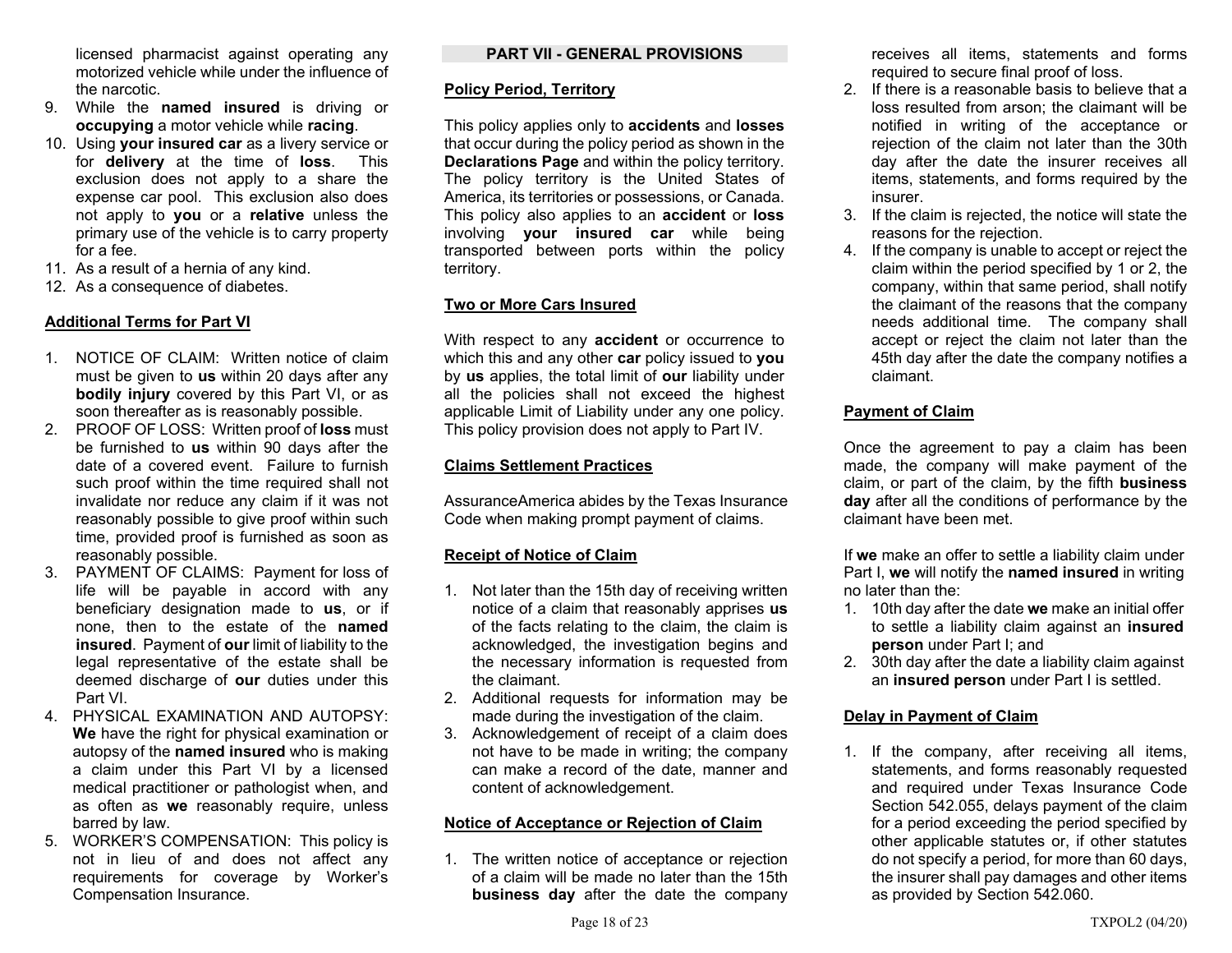2. This section does not apply in a case in which it is found as a result of arbitration or litigation that a claim received by an insurer is invalid and should not be paid by the insurer.

## **Extension of Deadlines**

- 1. A court may grant a request by a guaranty association for an extension of the periods for claims handling on a showing of good cause and after reasonable notice to policyholders.
- 2. In the event of a weather-related catastrophe or major natural disaster, as defined by the Commissioner of Insurance, the claimhandling deadlines are extended for an additional 15 days.

## **Liability For Violation**

- 1. If the company is liable for a claim under an insurance policy and is not in compliance with the Prompt Payment of Claims requirements of the Texas Code, the company is liable to pay the holder of the policy or the beneficiary making the claim under the policy, in addition to the amount of the claim, interest on the amount of the claim at the rate of 18 percent a year as damages, together with reasonable attorney's fees.
- 2. If a suit is filed, the attorney's fees shall be taxed as part of the costs in the case.

## **Suits Against Us**

No legal action may be brought against **us** until there has been full compliance with all terms of this policy. In addition, regarding liability coverage, no legal action may be brought against **us** until **we** agree in writing that the **insured person**, as defined under Part I, has an obligation to pay or until the amount of that obligation has been determined by judgment after trial. No one shall have any right to make **us** a party to a suit to determine the liability of an **insured person** under Part I.

Anyone claiming Car Damage Coverage may not sue **us** to determine the amount of the **loss** until after having complied with the Appraisal clause of this policy.

**We** have no duty to preserve or otherwise retain any salvage for any purpose, including as evidence for any type of court proceeding.

## **Our Recovery Rights (Subrogation & Reimbursement)**

In the event of any payment under this policy under:

- 1. Part I, Part III, Part IV and Part V; and/or
- 2. Part II if the person causing or contributing to the motor vehicle **accident** cannot establish financial responsibility as required by Chapter 601, as amended of the Texas Transportation Code, for the motor vehicle being operated by that person on the date of loss;

**we** will be subrogated to all rights of recovery of the person to or for whom payment was made against another person or organization. This right shall be only to the extent of payments made under this policy. The person to or for whom payment was made under this policy will be required to reimburse **us** out of any monies said person receives from the party or organization liable for damages, or his or her insurance company.

The person to or for whom payment was made under this policy must cooperate with **us** and do whatever is necessary to protect **our** subrogation rights and do nothing after the **loss** to harm **our** rights.

If **we** seek recovery from a liable party:

- 1. **We** shall take action to recover the deductible not later than the first anniversary of the date **your** claim is paid; or
- 2. Pay **you** the amount of the deductible.

If **we** do not seek recovery of **your** deductible, **we** will:

1. Notify **you** in writing, not later than the earlier of the first anniversary of the date **your** claim is paid or the  $90<sup>th</sup>$  day before the date the statute of limitations expires, that **we** do not intend to take further collection actions against the liable party; and

2. Authorize **you** to take further collection actions.

**We** reserve the right to compromise or settle the deductible and property damage claims against the responsible parties for less than the full amount. If the total recovery is less than the total of **our** payment and the deductible, **we** will reduce reimbursement of the deductible to **you** based on the proportion that the actual recovery bears to the total of **our** payment and the deductible.

Any reimbursement to **you** by **us** will be reduced by a proportionate share of expenses and attorney fees incurred in connection with the recovery. This reduction does not apply to **your** deductible.

If any person insured under this policy makes recovery from a responsible party without **our** written consent, that person's rights under any affected coverage will no longer exist.

If payment is made on behalf of any person insured under this policy to comply with state mandated coverage, and the policy or any subsequent change in coverage was obtained from **us** as a result of **your** material misrepresentation of the risk to be insured by **us**, which otherwise, had it been known to **us** at the time coverage was agreed to by **us**, **we** would have declined coverage or extension of coverage to **you**, **you** agree to reimburse **us** to the full extent of any **loss** and adjustment expense paid on **your** behalf as a result of **your** material misrepresentation to **us**.

However, **our** rights in this section do not apply under Part V, against any person using **your insured car** with a reasonable belief that that person is entitled to do so.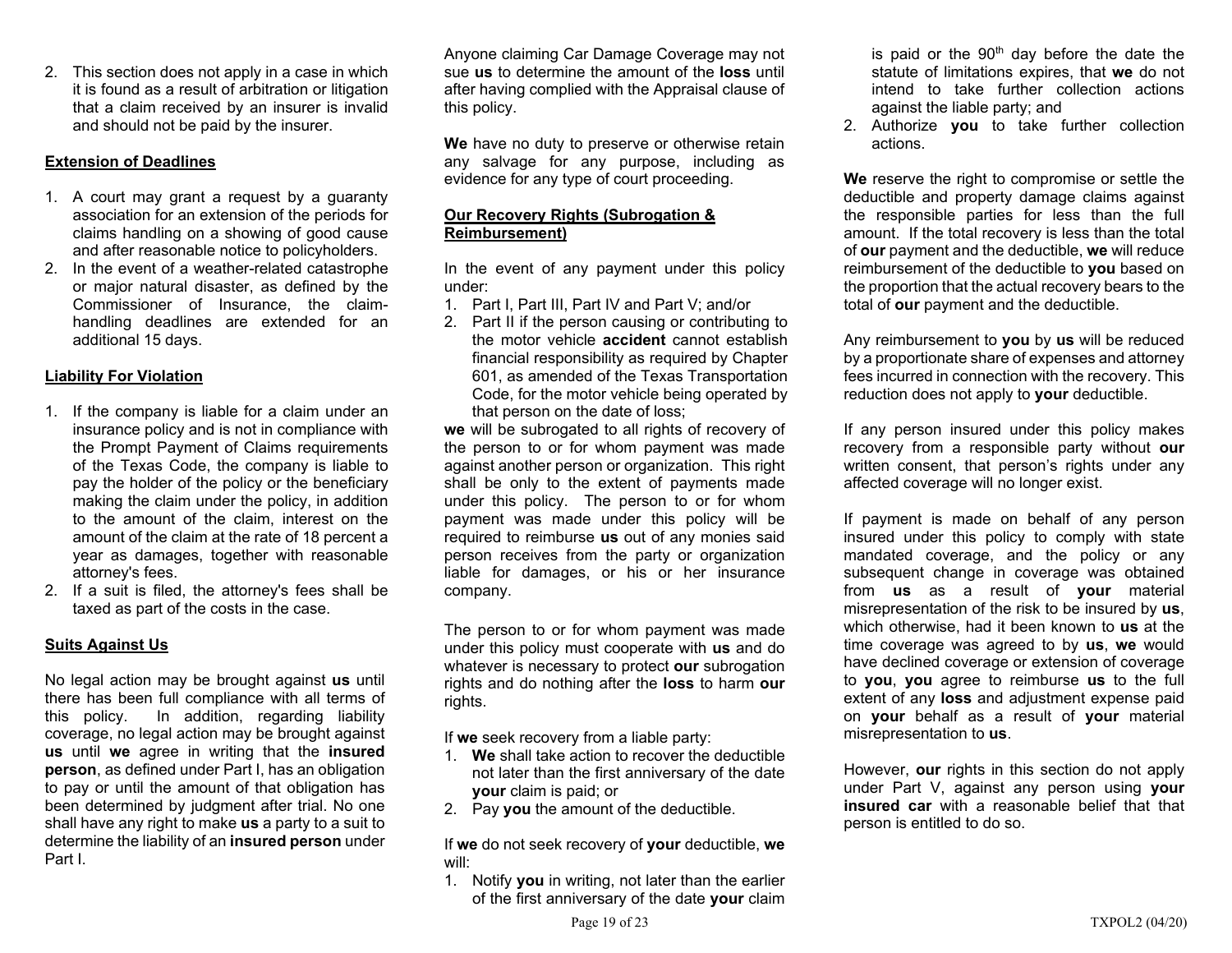## **Assignment**

**Your** interest in this policy may not be assigned without **our** written consent. Upon the death or termination of the marital relationship of the **named insured** specified on the **Declarations Page**, a spouse of said **named insured** who was covered under said policy immediately prior to the death or termination of the marital relationship shall upon notice to the insurer continue to be covered under said policy for a period of 90 days following such death or termination of marital relationship or until expiration of the policy term, whichever is shorter.

## **Policy Changes**

This policy, which includes the **Declarations Page**, endorsements issued by **us**, the **application**, and any coverage election and rejection forms, contains all agreements between **you** and **us**. Its terms may not be changed or waived except by endorsement issued by **us**. Notice to any agent or knowledge possessed by any agent or other **person** shall not change or affect a waiver on any portion of this policy nor stop **us** from exerting any rights under this policy.

If a change requires a premium adjustment, **we**  will adjust **your** premium as of the effective date of the change. **We** may revise this policy form to provide more coverage without additional premium charge. If **we** revise this policy form, **our** policy will automatically provide the additional coverage as to the date the revision is effective.

The premium for this policy has been established in reliance upon the statements made by **you** in the **application** for insurance. **You** agree to cooperate with **us** in determining if this information is correct and complete and **you** will notify **us** if it changes during the policy period. If this information is incorrect, incomplete, or changes during the policy period, **we** may adjust **your** premium during the policy period or take other appropriate action. To properly insure **your** car, **you** must promptly notify **us** when:

1. **You** change **your** address;

- 2. Any resident operators are added or deleted; or
- 3. **You** acquire an additional or replacement vehicle.

## **Cancellations and Non-Renewal**

The **named insured** may cancel this policy by returning it to **us** or by advising **us** when at a future date the cancellation is to be effective.

**We** may cancel by mailing notice to the **named insured** shown in the **Declarations Page** at the last known address appearing on **our** records. Notice of cancellation will be mailed at least:

- 1. 10 days before the effective date of cancellation; or
- 2. 30 days before the effective date of cancellation if this policy is to be cancelled on any 12 month anniversary of the policy's original effective date.

**We** may cancel this policy for any lawful reason:

- 1. While the policy has been in effect less than 60 days; or
- 2. At each 12 month anniversary of the policy's original effective date.

**We** may cancel at any time for any of the following reasons:

- 1. **You** do not pay the required premium when due;
- 2. **You** submit a fraudulent claim;
- 3. Loss of driving privileges through suspension or revocation of **your** operator's license or motor vehicle registration, or that of a principal operator of **your insured car**, provided, however, **we** will not cancel **you** if **you** complete a Named Driver Exclusion endorsement for the principal operator whose license or registration has been suspended or revoked; or
- 4. If the Texas Department of Insurance determines continuation of this policy would result in a violation of the Texas Insurance Code or any other law governing the business of insurance in the State of Texas.

The cancel reasons listed above do not apply at any 12 month anniversary of the policy's original effective date.

**We** may not cancel based solely on the fact that **you** are an elected official.

With respect to cancellation, this policy is neither severable nor dividable. Any cancellation will be effective for all persons and all vehicles.

If this policy is cancelled, coverage will not be provided as of the date and time shown in the notice of cancellation.

Upon cancellation, **you** may be entitled to a premium refund. However, **our** making or offering of a refund is not a notice or condition of cancellation.

If this policy is cancelled, any refund due will be computed on a daily pro-rata basis and be mailed no later than 15 **business days** after the effective date of cancellation.

**We** may decide not to renew or continue this policy at any 12-month anniversary date of the original effective date of the policy. If **we** decide to not to renew or non-continue this policy, **we** will mail notice of nonrenewal to the named insured shown on the **Declarations Page** at the last known address appearing in our records. Notice will be mailed at least 30 days before the end of the policy period. **We** will not refuse to renew solely because of the age of an insured person or solely because **you** are an elected official.

#### **Automatic Termination**

Coverage for **your insured car** shall terminate automatically:

- 1. When a person, other than **you** or a **relative**, becomes the **owner** of the vehicle;
- 2. If, at any time **you** obtain other insurance on **your insured car**. Any insurance provided by this policy will terminate as to that vehicle on the effective date of the other insurance; or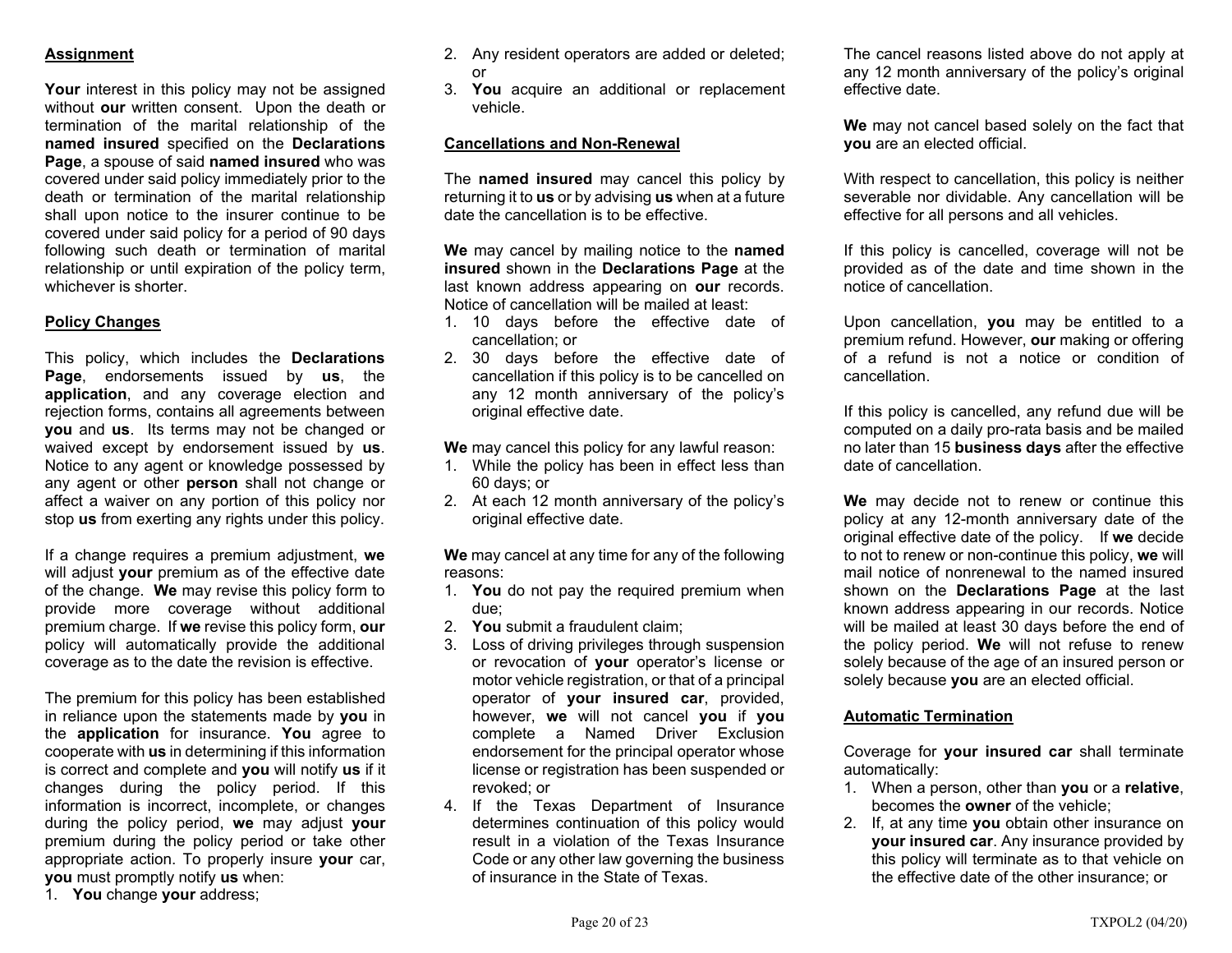3. If **we** offer to renew or continue **your** policy and **you** or **your** representative do not accept the offer. The policy will automatically terminate at the end of the current policy period.

## **Proof of Notice**

Proof of mailing of any notice will be sufficient proof of notice.

### **Conditional Reinstatement**

If **we** mail a cancellation notice because **you** did not pay the required premium when due and **you** then tender payment by check, draft, or other remittance which is not honored upon first presentation, **your** policy will terminate on the date and time shown on the cancellation notice. This means that **we** will not be liable under this policy for claims or damages after the date and time indicated on the cancellation notice.

### **Our Right to Rescind for Fraud and Misrepresentation**

**We** have the right to void this policy and rescind it from its inception if **we** can show at trial either of the following:

- 1. **You** provided false material information in **your application**. This policy is issued in reliance upon information provided on **your application**. **We** will void this policy from inception if **you**:
	- a. Made false statements or representations to **us** as to any material fact or circumstance;
	- b. Concealed or misrepresented any material fact or circumstance; or
	- c. Engaged in fraudulent conduct;
	- at the time of **application**, and **we** can show that the matter misrepresented:
	- a. Was material to the risk; or
	- b. Contributed to the **accident** or **loss** on which this policy became due and payable.
- 2. That a misrepresentation, including a false statement, was made in a proof of loss or

death in connection with any **accident** or **loss** for which coverage or benefits are sought under this policy. **We** will void this policy from inception if **you**:

- a. Made a misrepresentation, including a false statement, in a proof of loss or death; and
- b. **We** can show that the misrepresentation was:
	- (1) Fraudulently made;
	- (2) Misrepresented a fact material to the question of **our** liability under this policy; and
	- (3) Misled **us** and caused **us** to waive or lose a valid defense to the policy.

No coverage is provided for any **accident** or **loss** if **we** void this policy as described above in this section. **You** and any persons who have participated in any concealment, fraud, or misrepresentation described above shall be jointly and severally liable to reimburse **us** for any payment **we** make.

## **Policy Conformed to Statutes**

Terms of this policy that are in conflict with the statutes or other applicable law of the State of Texas are hereby amended to conform to the applicable law. Disputes as to this policy's coverage or provisions shall be governed by the law of the State of Texas.

## **Fraudulent Claims**

**We** do not provide coverage for, or payment to, any **person who** intentionally makes misrepresentations in connection with any **accident** or **loss** (for which coverage is sought under this policy) which are designed to deceive **us**.

## **Conditions Precedent**

There is no coverage provided under this policy until there has been full compliance with all of the terms and conditions of this policy.

Coverage under this policy is conditioned on **our** receipt of complete payment of the initial downpayment of premium. This policy is void as if never issued and **we** will not cover any claims or damages of any kind that occur if **your** downpayment is:

- 1. Not honored by **your** bank or financial institution for any reason; or
- 2. Returned to **us** unpaid.

However, if **we** void this policy, it will not affect, and **we** will provide for, the **minimum limits** of liability coverage. **You** shall reimburse **us** for any payment **we** make.

## **REPORTING A CLAIM – INSURED'S DUTIES**

## **Notice of an Accident or Loss**

In the event of an **accident** or **loss**, it must be reported to **us** as soon as practicable. The report must give time, place and circumstances of the **accident** or **loss** including the names and addresses of all known injured parties and all known witnesses involved in the **accident** or **loss**.

## **Other Duties**

Anyone claiming any coverage under the policy must:

- 1. Cooperate with **us** and assist **us** in any matter concerning a claim or lawsuit.
- 2. Refuse to assume any obligation or incur any unreasonable and unnecessary expenses at the time of the **accident** or **loss**.
- 3. Immediately send **us** any legal papers relating to any claim or lawsuit.
- 4. Submit to physical examination at **our** expense by doctors **we** select as often as **we**  may reasonably require.
- 5. Authorize **us** to obtain medical, wage and other records reasonably related to the **accident**. Any medical records requested will pertain to the **bodily injury** arising from an **accident**.
- 6. Provide any written proof of **loss** that **we** require.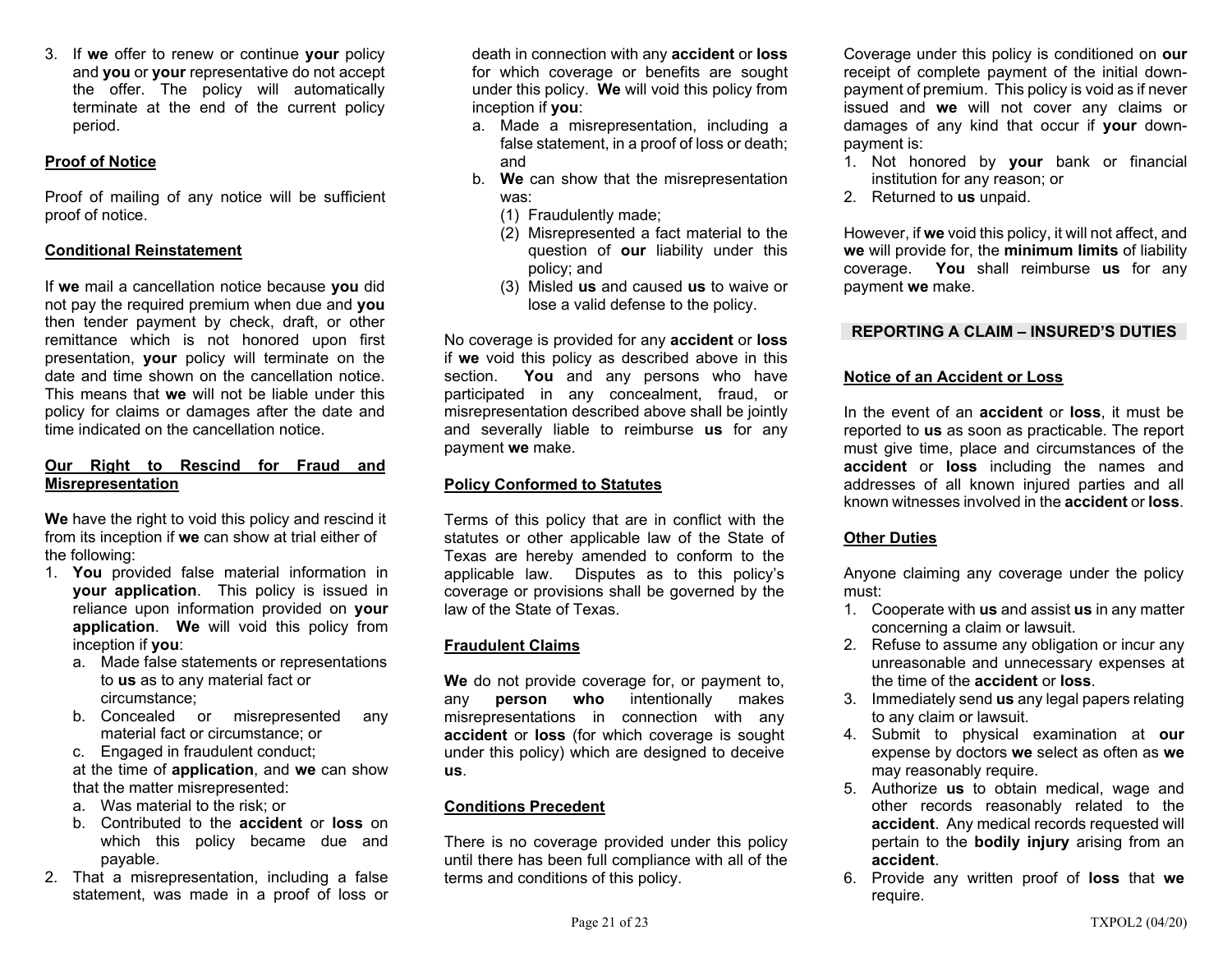- 7. Submit to statements or examinations under oath and subscribe to the same as **we** may reasonably require. **We** may require that such statements or examinations be recorded and videotaped, as well as conducted individually and outside the presence of witnesses or other persons seeking coverage or benefits under this policy. However, a minor shall have the right to have a parent or guardian present during the examination.
- 8. Provide **us** with any personal financial information **we** request for underwriting, policy servicing or claims handling purposes, or provide **us** with written authorization to obtain such information. This includes such information as social security numbers, credit history and any other related information. **We** will not request tax returns unless **you** are ordered to produce tax returns by a court or if a claim involves a fire **loss**. AssuranceAmerica limits both the collection and use of customer information to the minimum needed to administer **our** business.
- 9. Attend hearings, depositions and trials as requested.
- 10. Take reasonable steps after **loss** to protect **your insured car** and its equipment from further **loss**. If **you** fail to do so, any further damage will not be covered under this policy. **We** will pay reasonably necessary expenses incurred in providing that protection.
- 11. Report the total theft of the **car** to the police promptly and as soon as practicable after the **loss**.
- 12. Allow **us** to inspect and appraise the damage to **your insured car** before its repair or disposal.
- 13. If a hit and run motorist is involved, adequate proof of loss and a statement under oath must be filed with **us** within 90 days of **our** request or as soon as practicable.

Anyone claiming Uninsured/Underinsured Motorist Coverage must contact the police within 24 hours, or as soon as is practicable, after the **accident** if a hit and run driver is involved and must promptly send **us** copies of any legal papers if suit is brought.

∗ ∗ ∗ ∗ ∗ ∗ ∗ ∗ ∗  $\bigstar$ 

**IN WITNESS WHEREOF**, the Company has caused this policy to be executed and attested.

President

- yaitiy

**Secretary** 

THE FOLLOWING ENDORSEMENT APPLIES ONLY IF FORM NUMBER E-5 APPEARS ON **YOUR** DECLARATIONS.

### **NAMED DRIVER, NON-OWNED VEHICLE**

In consideration of the rate of premium at which this policy is written, it is hereby understood and agreed: This endorsement amends **your** policy as to the protection provided by Liability Coverage and Car Damage Coverage (Collision and Comprehensive Coverage).

## **Definitions**

The definitions of "**you**" and "**your**" are deleted and replaced as follows: "**you**" and "**your**" means only the **person** named on the **Declarations Page** of the policy.

### **Liability Coverage's - Definitions**

The definition of "**insured person**" or "**insured persons**" is deleted and replaced as follows: "**Insured person**" means "**you**".

The definition of "**your insured car**" is deleted and replaced as follows: "**Your insured car**" means any auto, not **owned** by **you** or provided for **your** regular use, being used by **you**.

## **Car Damage Coverage**

No coverage is provided under this section for Collision and Comprehensive coverages.

**E-5 (09/16)**